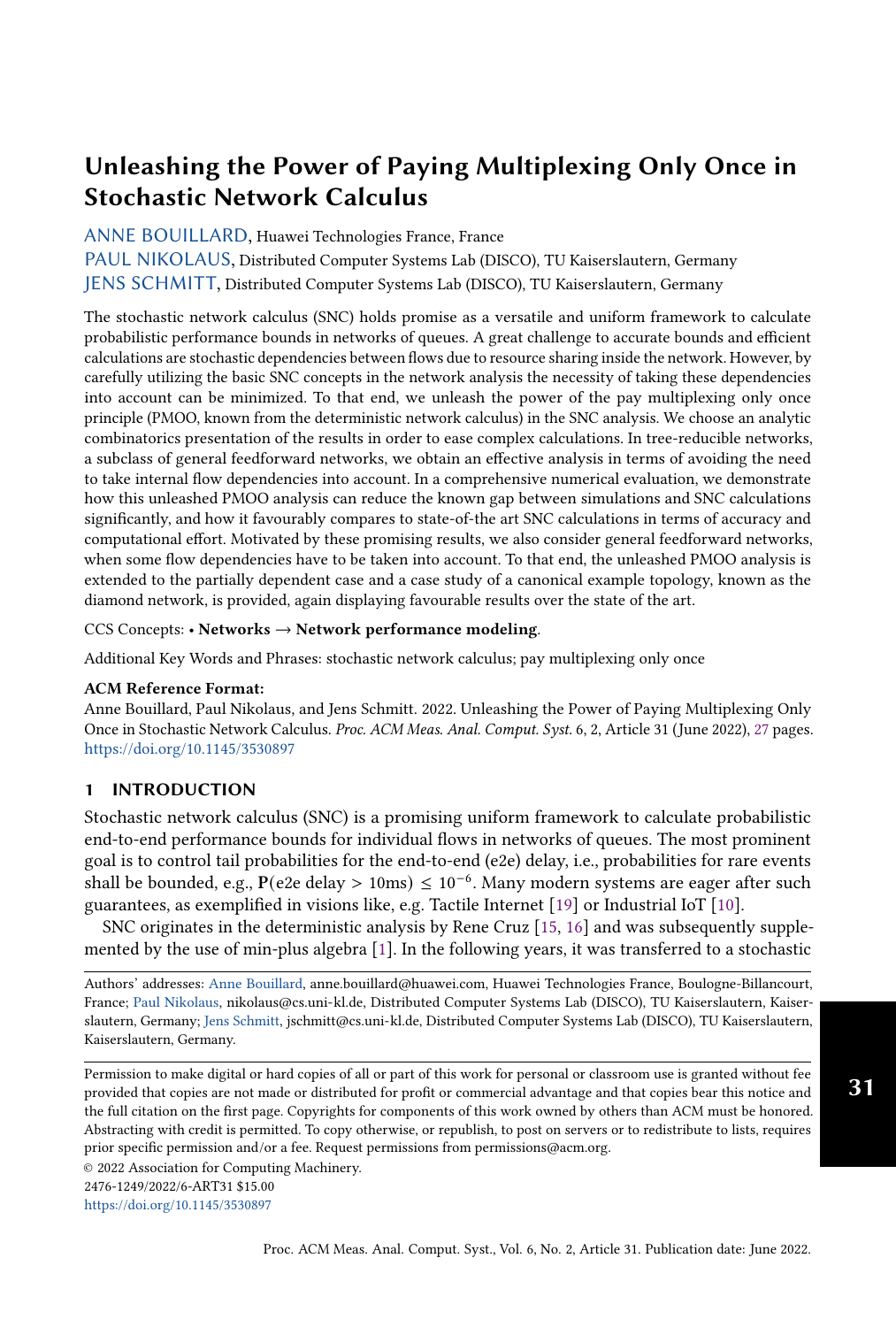<span id="page-1-1"></span><span id="page-1-0"></span>

Fig. 1. Interleaved tandem network

setting [\[11,](#page-20-5) [12,](#page-20-6) [14,](#page-20-7) [21,](#page-20-8) [27\]](#page-20-9). Over the course of almost 30 years, two main branches of SNC have evolved: either by characterizing arrivals and service by envelope functions / tail bounds [\[12,](#page-20-6) [17,](#page-20-10) [27\]](#page-20-9), or, by moment-generating function (MGF) bounds [\[11,](#page-20-5) [21\]](#page-20-8). While a larger class of processes can be modelled with tail bounds, [\[34\]](#page-21-0) comes to the conclusion that using MGFs leads to tighter bounds under the assumption of independence.

It should be mentioned that the uniform approach of SNC, in particular to apply the union bound to evaluate sample-path events, comes at a price: already in the single-node case there is a known gap between simulations and SNC calculations (see Figure [2a](#page-2-0) on the next page for some typical numerical results). In fact, there is a tight analysis for the single-node case for some traffic classes based on martingale techniques [\[13,](#page-20-11) [33\]](#page-21-1) (avoiding the use of the union bound); yet, an end-to-end martingale analysis remains an elusive goal. Therefore, in this paper, we keep following the uniform approach of SNC and concentrate our efforts on not widening the simulation-calculation gap further when analysing larger and more complex networks.

Analysing more general networks of queues, in particular feedforward networks, usually requires the consideration of stochastically dependent flows. Even if all external arrival and service processes are independent, the sharing of resources by individual flows at queues generally makes them stochastically dependent at subsequent queues. How much this kind of dependencies has to be taken into account is affected by the network analysis method because different methods require different levels of knowledge about the internal characterization of flows. Further on, we call these dependencies method-pertinent. To deal with (method-pertinent) stochastic dependencies in SNC, typically, the MGF of, e.g. the sum of dependent flows is upper bounded by Hölder's inequality (HI). While HI's generality is convenient and consistent with SNC's aspiration as a uniform framework, it often incurs the drawback of degrading bound accuracy considerably, further widening the simulation-calculation gap. In addition, it increases the computational effort by introducing an additional parameter to optimize for each application of HI, such that in larger scenarios runtimes quickly become prohibitive (see also Subsection [4.2\)](#page-14-0). Consequently, SNC analysis methods with less method-pertinent dependencies are strongly favourable as they require less invocations of HI. In fact, previous work in relatively simple network scenarios has indicated that techniques which completely avoid HI achieve significantly better delay bounds [\[29,](#page-20-12) [38\]](#page-21-2).

Different network analysis methods have been investigated intensively in the deterministic setting; some better known ones are, e.g. Separate Flow Analysis (SFA) or Pay multiplexing only once (PMOO) [\[35\]](#page-21-3). These typically try to reduce the analysis (e.g. for the delay) of a particular flow in the network to a simple analysis of this flow traversing a single server; the characteristics of that so-called end-to-end server depend on the cross-flows and the servers of the original network, see also Figure [1.](#page-1-0) The main goal for the network analysis in the deterministic case was to properly account for the bursts of the flows to ensure that they are only "paid once". In particular, the PMOO principle [\[8,](#page-20-13) [20,](#page-20-14) [35,](#page-21-3) [36\]](#page-21-4) tries to ensure this for all flows in the network by, whenever possible, concatenating servers first before calculating residual service by "subtracting" cross-flows. As discussed above, in SNC the main concern is dependencies, yet it turns out that, to some extent, this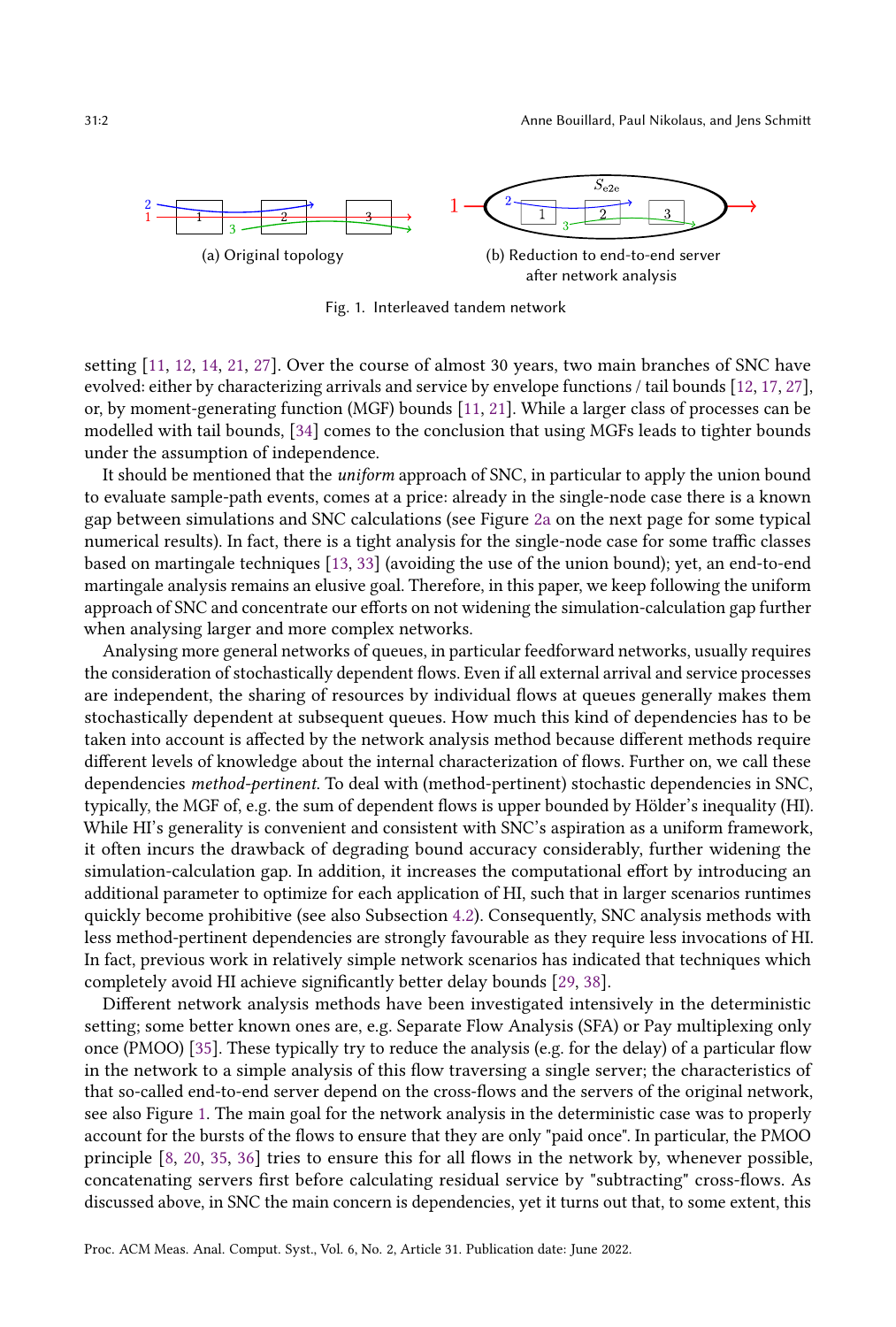is related to the proper accounting of bursts. In fact, in [\[29\]](#page-20-12), it has been observed that the PMOO analysis known from deterministic network calculus [\[8,](#page-20-13) [20,](#page-20-14) [35,](#page-21-3) [36\]](#page-21-4) leads to less method-pertinent dependencies compared to SFA and is thus also promising in an SNC analysis.

However, the application of PMOO in the SNC has, so far, been limited to so-called nested interference structures – this is very restrictive. For instance, for a network with interleaved interference as in Figure [1a,](#page-1-1) state-of-the-art analysis still requires at least one application of HI, even if we assume all external arrival processes to be independent. This is also illustrated in Figure [2b](#page-2-1) (anticipating some of the results from Section [4\)](#page-13-0): method-pertinent dependencies force the state-of-the-art SNC bounds to deteriorate significantly; in particular, it is observable that, in comparison to the single-node case, even the scaling of the delay bounds is not captured correctly any more and the simulation-calculation gap widens considerably even for such a small network.

The overall goal of our paper is therefore to unleash the power of the PMOO principle in the SNC framework in order to not widen the simulation-calculation gap further even in more complex and larger networks of queues. To that end, we make the following contributions:

- We present a PMOO-based SNC end-to-end analysis for a subclass of feedforward networks, so-called tree-reducible networks; the main result is given in Theorem [6.](#page-9-0) It achieves zero method-pertinent stochastic dependencies when external arrivals and service processes are independent. I.e., if all input flows are assumed to be independent, we can derive bounds without using Hölder's inequality. Also, Theorem [6](#page-9-0) allows us to calculate the residual service in one big step avoiding the sequencing penalty in previous network analysis methods.
- We apply analytic combinatorics [\[23\]](#page-20-15) to recover bounds from state-of-the-art analysis methods in simple networks and enable a generalization to more complex settings.
- We conduct an extensive numerical evaluation with respect to the accuracy of the new bounds for several traffic classes and different network topologies.
- We discuss first results to extend our new method from tree-reducible to general feedforward networks, still striving for the goal to minimize method-pertinent dependencies.

## <span id="page-2-3"></span>2 MGF-BASED NETWORK CALCULUS AND ANALYTIC COMBINATORICS

In this section, we briefly introduce the two main tools we employ in our paper, namely the MGFbased stochastic network calculus in Subsection [2.1](#page-2-2) and analytic combinatorics in Subsection [2.2.](#page-4-0) Furthermore, we show in Subsection [2.3](#page-5-0) how analytic combinatorics can be used to express complex calculations in MGF-based SNC in a concise manner.

## <span id="page-2-2"></span>2.1 Stochastic network calculus framework

<span id="page-2-0"></span>We present the main concepts of the moment-generating function (MGF)-based network calculus for the single-server case (the network case is postponed to Section [3](#page-7-0) in the context of our new

<span id="page-2-1"></span>

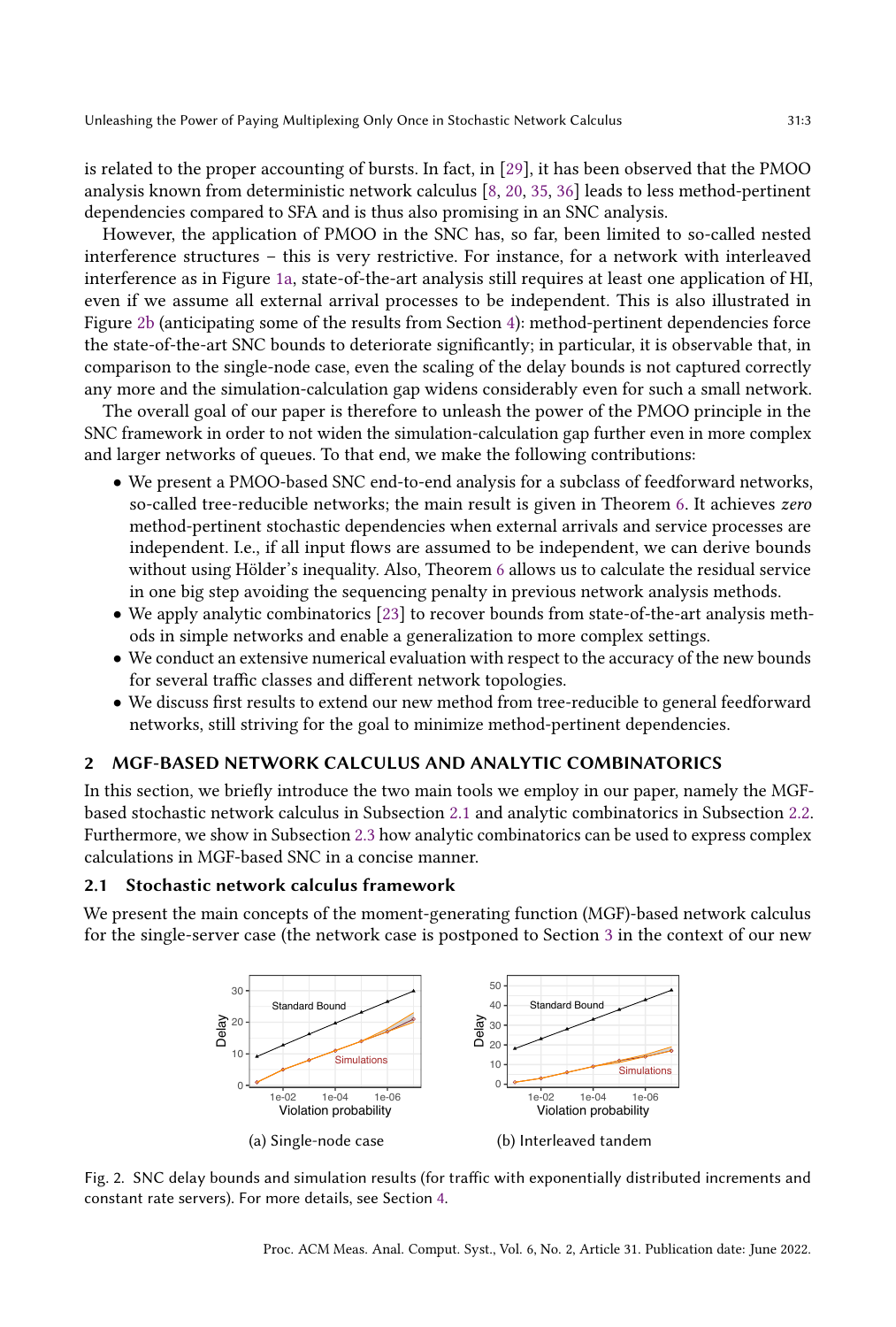contribution). More details can be found in [\[11,](#page-20-5) [21\]](#page-20-8). We assume time is discrete and space is continuous. We deal with bivariate functions and always assume that their definition domain is {(s, t) ∈  $\mathbb{N}^2$  | s ≤ t} and that they are non-negative:  $f(s, t) \ge 0$  for all s ≤ t.

Bivariate arrival processes. A bivariate (arrival) process  $A$  of a flow at some point in the network represents the amount of data of the flow traversing that point of the network during any interval of time: let  $a_i$  be the amount of data during the *i*-th time slot; we define for all  $s \le t$ ,  $A(s, t) = \sum_{i=s+1}^t a_i$ , with the convention  $A(t, t) = 0$ . Note that bivariate arrival processes are additive: for all  $s \le u \le t$ ,  $A(s, u) + A(u, t) = A(s, t).$ 

(min, plus) operations. To describe the transformation between bivariate processes when traversing a server, we rely on the following operations in the (min, plus)-algebra. Let  $f$  and  $g$  be two bivariate functions.

- (min, plus)-convolution:  $f \otimes g(s, t) = \min_{s \le u \le t} f(s, u) + g(u, t);$
- (min, plus)-deconvolution:  $f \oslash g(s, t) = \max_{0 \le u \le s} f(u, t) g(u, s)$ .

S-servers. Let S be a non-negative bivariate function. A server is a dynamic S-server if the relation between its bivariate arrival and departure processes A and D satisfies for all  $t \geq 0$ ,  $A(0, t) \ge D(0, t) \ge A \otimes S(0, t).$ 

This notion of server can be too weak in some situations when performing a network analysis, and we introduce work-conserving S-servers: assume that  $S(t, t) = 0$  for all t and let start(t) =  $\sup \{s \le t \mid A(0, s) = D(0, s)\}\$  be the last instant before t when the server is empty. We also call it the start of the backlogged period of t. Note that from this definition, if the server is idle at time  $t$ , then  $start(t) = t$ . We say that the S-server is work-conserving if for all t and  $s \in \{start(t), \ldots, t\}$ ,  $D(0, t) \ge D(0, s) + S(s, t)$ . In other words, the service offered between times s and t is at least  $S(s, t)$ , provided that the server is always backlogged between times  $s$  and  $t$ . We can always assume that  $S$ is additive, whereas this does not have to hold for dynamic S-servers.

The notions of dynamic  $S$ -server and of work-conserving  $S$ -server, respectively, correspond to the notions of service curve and strict service curve in deterministic network calculus [\[6\]](#page-20-16). Note that a work-conserving  $S$ -server is also a dynamic  $S$ -server.

Departure process characterization and performance bounds. Consider a dynamic S-server and  $A$ and  $D$  its respective bivariate arrival and departure processes.

The backlog at time t is  $q(t) = A(0, t) - D(0, t)$  and the virtual delay at time t is  $d(t) = \inf\{T \in$  $\mathbb{N} \mid A(0, t) \leq D(0, t + T)$ .

<span id="page-3-0"></span>THEOREM 1 (SAMPLE-PATH BOUNDS  $[11, 21]$  $[11, 21]$  $[11, 21]$ ). Consider a dynamic S-server traversed by a flow with bivariate arrival process A. Then,

- $D(s, t) \leq A \oslash S(s, t);$
- $q(t) \leq A \oslash S(t, t);$
- $d(t) \geq T \Rightarrow \exists s \leq t, A(s, t) > S(s, t + T 1).$

 $(\sigma, \rho)$ -constraints. MGF-based SNC relies on bounds on the MGF and the Laplace transform for the arrival and service process, respectively. Specifically, we assume that  $A$  and  $S$  are bivariate stochastic processes, and that  $E[e^{\theta A(s,t)}]$  and  $E[e^{-\theta \hat{S}(s,t)}]$  both exist for some  $\theta > 0$ . We say that the bivariate arrival process A is  $(\sigma_A, \rho_A)$ -constrained if there exist  $\theta > 0$  and  $\sigma_A(\theta), \rho_A(\theta) \in \mathbb{R}_+$  such that  $\mathbb{E}[e^{\theta A(s,\hat{t})}] \leq e^{\theta(\sigma_A(\theta)+\rho_A(\theta)(t-s))}$ . Similarly, we say that the bivariate service process S is  $(\sigma_S, \rho_S)$ constrained if there exist  $\theta > 0$  and  $\sigma_S(\theta), \rho_S(\theta) \in \mathbb{R}_+$  such that  $\mathbb{E}[e^{-\theta S(s,t)}] \leq e^{\theta(\sigma_S(\theta) - \rho_S(\theta)(t-s))}$ .

Such linear bounds in the transform space provide the advantage that they are closed with respect to network calculus operations, e.g. multiplexing of flows. However, more general bounds are not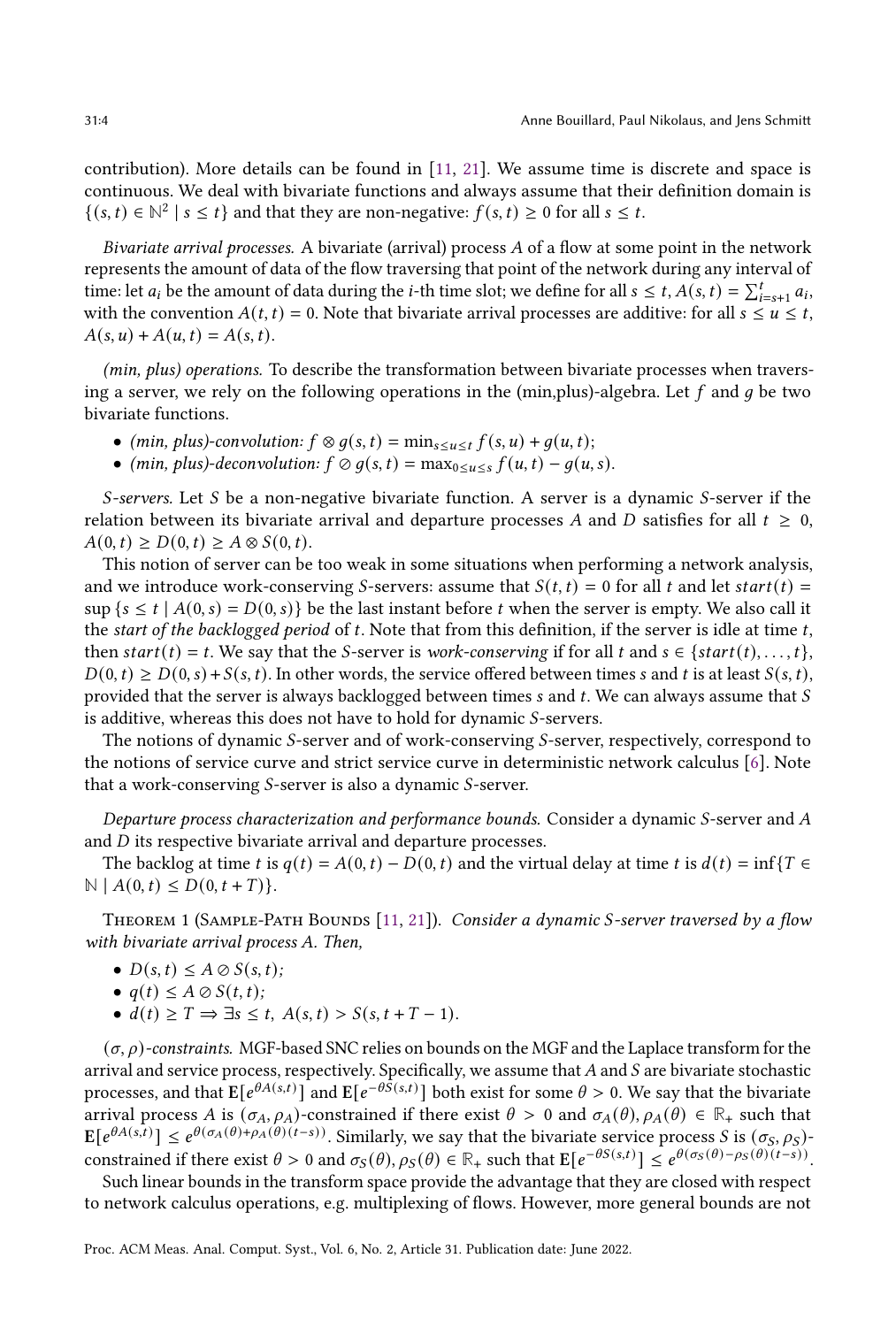fundamentally precluded and in some of the following results we also provide this generality when it does not harm the clarity of the presentation.

## <span id="page-4-0"></span>2.2 Analytic combinatorics framework

Let  $f = (f_n)_{n \in \mathbb{N}} \in \mathbb{R}^{\mathbb{N}}_+$  be a sequence of non-negative numbers. The (ordinary) generating function (related to the z-transform) associated to f is the function  $F(z) = \sum_{n=0}^{\infty} f_n z^n$ . An important example in the following is the geometric sequence  $f_n = a^n$ , for which

<span id="page-4-1"></span>
$$
F(z) = \sum_{n=0}^{\infty} a^n z^n = \frac{1}{1 - az}.
$$
 (1)

Given a generating function  $F(z)$ , we denote the *n*-th term of its associated sequence by  $[z^n]F(z)$ . In other words, with the previous notation,  $[z^n]F(z) = f_n$ . Analytic combinatorics [\[23\]](#page-20-15) is a branch of combinatorics whose aim is the study of such sequences, and, in particular, the relation between the singularities of the generating function and the asymptotic behaviour of f. We denote by  $r_F$  the dominant singularity of  $F$ . In the following, we only use rational fractions, and the dominant singularity corresponds to the smallest root of the denominator. For example, the dominant singularity of  $F(z)$  in Equation [\(1\)](#page-4-1) is  $r_F = a^{-1}$ .

Next, we apply the framework of analytic combinatorics to simplify some SNC calculations, in particular, when computing error bounds for backlogs and delays. Let us first present some operations on sequences and their associated generating functions.

*Cauchy product:* Let  $f = (f_n)_{n \in \mathbb{N}}$  and  $q = (q_n)_{n \in \mathbb{N}}$  be two sequences. The Cauchy product of these sequences is  $h_{\text{Cau}} = (h_{\text{Cau},n})_{n \in \mathbb{N}}$  with  $h_{\text{Cau},n} = \sum_{p=0}^{n} f_p g_{n-p}$ . The generating function of  $h_{\text{Cau}}$ is

$$
H_{\text{Cau}}(z)=\sum_{n=0}^\infty\sum_{p+q=n}f_p g_q z^n=(\sum_{p=0}^\infty f_p z^p)(\sum_{q=0}^\infty g_q z^q)=F(z)G(z),
$$

and is also called the Cauchy product of F and G. The dominant singularity of  $H_{\text{Cau}}$  is  $r_{H_{\text{Cau}}}$  =  $min(r_F, r_G)$ . In the SNC, the (min,plus)-convolution corresponds to a Cauchy product.

*Hadamard product:* Let  $f = (f_n)_{n \in \mathbb{N}}$  and  $q = (g_n)_{n \in \mathbb{N}}$  be two sequences. The Hadamard product of these sequences is  $h_{\text{Had}} = (h_{\text{Had},n})_{n \in \mathbb{N}}$  with  $h_{\text{Had},n} = f_n g_n$ . There is no simple expression for the generating function of the Hadamard product in the general case. Yet, in the case where  $f = (a^n)_{n \in \mathbb{N}}$ is a geometric sequence, the Hadamard product of  $F$  and  $G$  is

<span id="page-4-2"></span>
$$
H_{\text{Had}}(z) = \sum_{n=0}^{\infty} a^n g_n z^n = G(az). \tag{2}
$$

The dominant singularity of  $H_{\text{Had}}$  is  $r_{H_{\text{Had}}} = r_F \cdot r_G$ . In the SNC, the Hadamard product is used when computing the (min,plus)-deconvolution.

*Sum of last terms:* Let  $f = (f_n)_{n \in \mathbb{N}}$  be a summable sequence. Let  $g_n = \sum_{m \geq n} f_m$ . The generating function of  $g = (g_n)_{n \in \mathbb{N}}$ , proved in Appendix [A.1,](#page-21-5) is

<span id="page-4-3"></span>
$$
G(z) = \frac{F(1) - zF(z)}{1 - z}.
$$
\n(3)

Note that 1 is not a singularity of  $G(z)$  if it is not a singularity of F. Consequently, F and G have the same dominant singularity. This operation is used when computing delay bounds.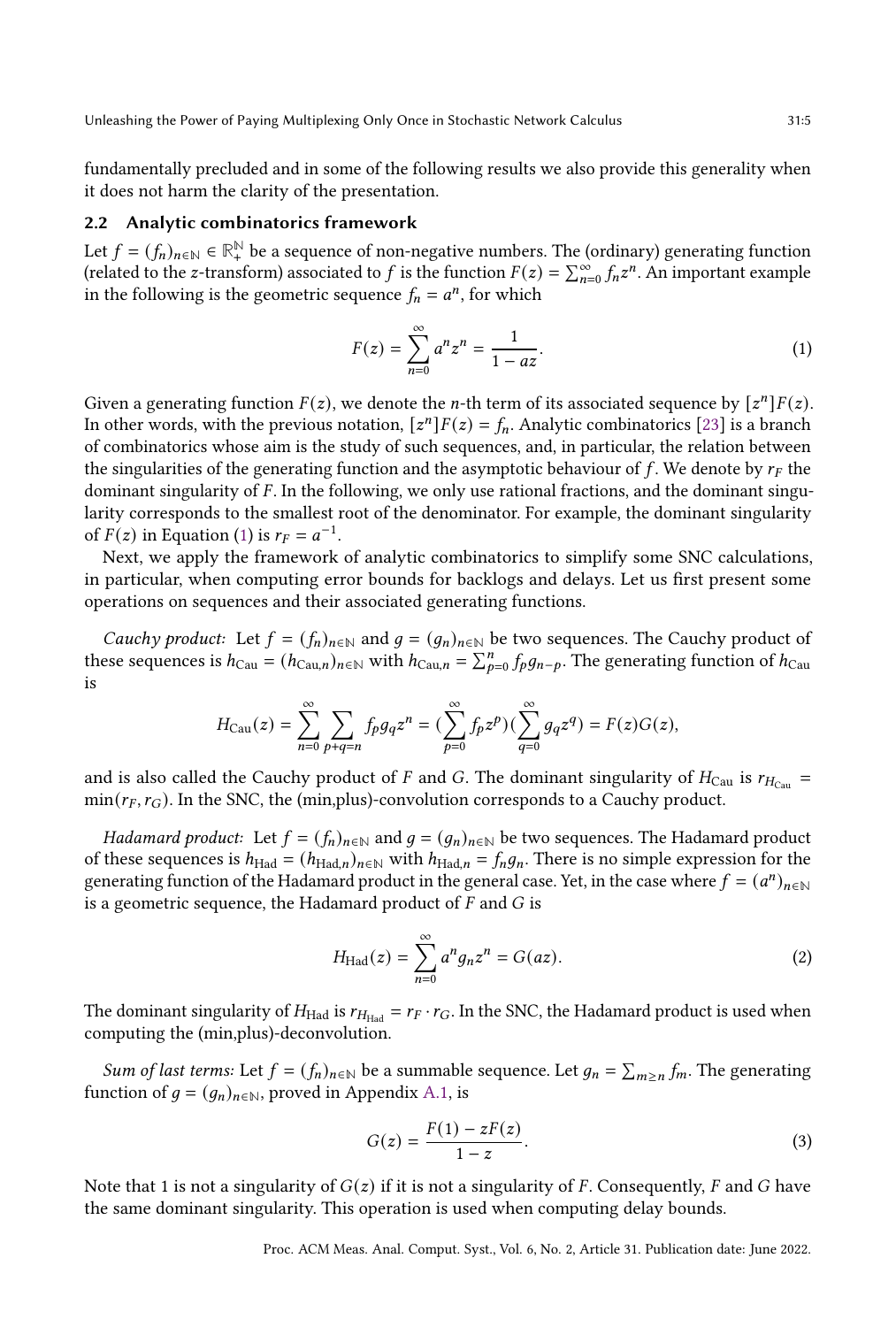### <span id="page-5-0"></span>2.3 A combinatorial view of MGF-based network calculus

The purpose of this subsection is to present the  $(\sigma, \rho)$ -constraints on arrival and service processes as generating functions. This alleviates the calculation of residual service constraints in complex scenarios, thus enabling accurate performance bounds. The use of analytic combinatorics in not new in the field of queueing theory. For example, Flajolet and Guillemin in [\[22\]](#page-20-17) analyze Markovian queues, Guillemin and Pinchin in [\[25\]](#page-20-18) study the processor sharing policy, and more recently, [\[7\]](#page-20-19) presents an attempt to use analytical combinatorics in Network Calculus. The approach of all these references is to model the distributions of the queues by a generating functions and use the machinery to compute the asymptotic behavior of the queue. Here, we use generating functions only for the purpose of simplifying the computations of the SNC framework. To our knowledge, this is the first time this tool is used for this purpose.

Definition 2. Let A be a bivariate arrival process. An arrival bounding generating function of A at  $\theta$  is a function  $F_A(\theta, z)$  such that for all  $s, n \geq 0$ ,  $\mathbb{E}[e^{\theta A(s, s+n)}] \leq [z^n]F_A(\theta, z)$ .

For example, if A is  $(\sigma_A, \rho_A)$ -constrained and  $\sigma_A(\theta), \rho_A(\theta) \in \mathbb{R}_+$ ,

$$
F_A(\theta,z)=\sum_{n=0}^\infty e^{\theta(\sigma_A(\theta)+\rho_A(\theta)n)}z^n=\frac{e^{\theta\sigma_A(\theta)}}{1-e^{\theta\rho_A(\theta)}z}
$$

is an arrival bounding generating function for  $A$  at  $\theta$ .

Similarly, if S is a service process, a service bounding generating function of S at  $\theta$  is a function  $F_S(\theta, z)$ , such that for all  $s, n \geq 0$ ,  $\mathbb{E}[e^{-\theta S(s, s+n)}] \leq [z^n]F_S(\theta, z)$ .

In the following, it shall be clear from the context whether a bounding generating function is an arrival or a service one. Therefore, we omit this precision for the sake of readability.

Using bounding generating functions of  $A$  and  $S$  at  $\theta$ , we can derive bounding generating functions for the departure process and the violation probability of the probabilistic delay bound. The backlog bound can be directly deduced from the departure process. The following results provide bounding generating functions for the departure process and the performance bounds.

<span id="page-5-1"></span>LEMMA 1 (DEPARTURE PROCESS BOUNDING GENERATING FUNCTION). Consider a dynamic S-server traversed by a flow with bivariate process A that is  $(\sigma_A, \rho_A)$ -constrained. Assume that S has the service bounding generating function  $F_S$  and that the arrival and service processes A and S are independent. Then, for all  $\theta$  such that  $e^{-\theta \rho_A(\theta)} r_S(\theta) < 1$ , an arrival bounding generating function of the departure  $process D$  is

$$
F_D(\theta, z) = \frac{e^{\theta \sigma_A(\theta)} F_S(\theta, e^{\theta \rho_A(\theta)})}{1 - e^{\theta \rho_A(\theta)} z}.
$$

PROOF. As  $F_A(\theta, z)$  is geometric, we have  $[z^{n+m}]F_A(\theta, z) = e^{\theta \rho_A(\theta)m}[z^n]F_A(\theta, z)$ . Since  $D(s, t) \leq$  $A \oslash S(s, t) = \sup_{u \leq s} A(u, t) - S(u, s)$ , then for  $\theta > 0$ ,

$$
E[e^{\theta A \oslash S(s,t)}] \leq \sum_{u \leq s} E[e^{\theta(A(u,t) - S(u,s)})]
$$
  
\n
$$
= \sum_{u \leq s} E[e^{\theta A(u,t)}] \cdot E[e^{-\theta S(u,s)}]
$$
  
\n
$$
\leq \sum_{u \leq s} [z^{t-u}] F_A(\theta, z) \cdot [z^{s-u}] F_S(\theta, z)
$$
  
\n
$$
= e^{\theta \rho_A(\theta)(t-s)} \sum_{u \leq s} [z^{s-u}] F_A(\theta, z) \cdot [z^{s-u}] F_S(\theta, z)
$$
  
\n
$$
\leq e^{\theta \rho_A(\theta)(t-s)} \sum_{n \geq 0} [z^n] F_A(\theta, z) \cdot [z^n] F_S(\theta, z)
$$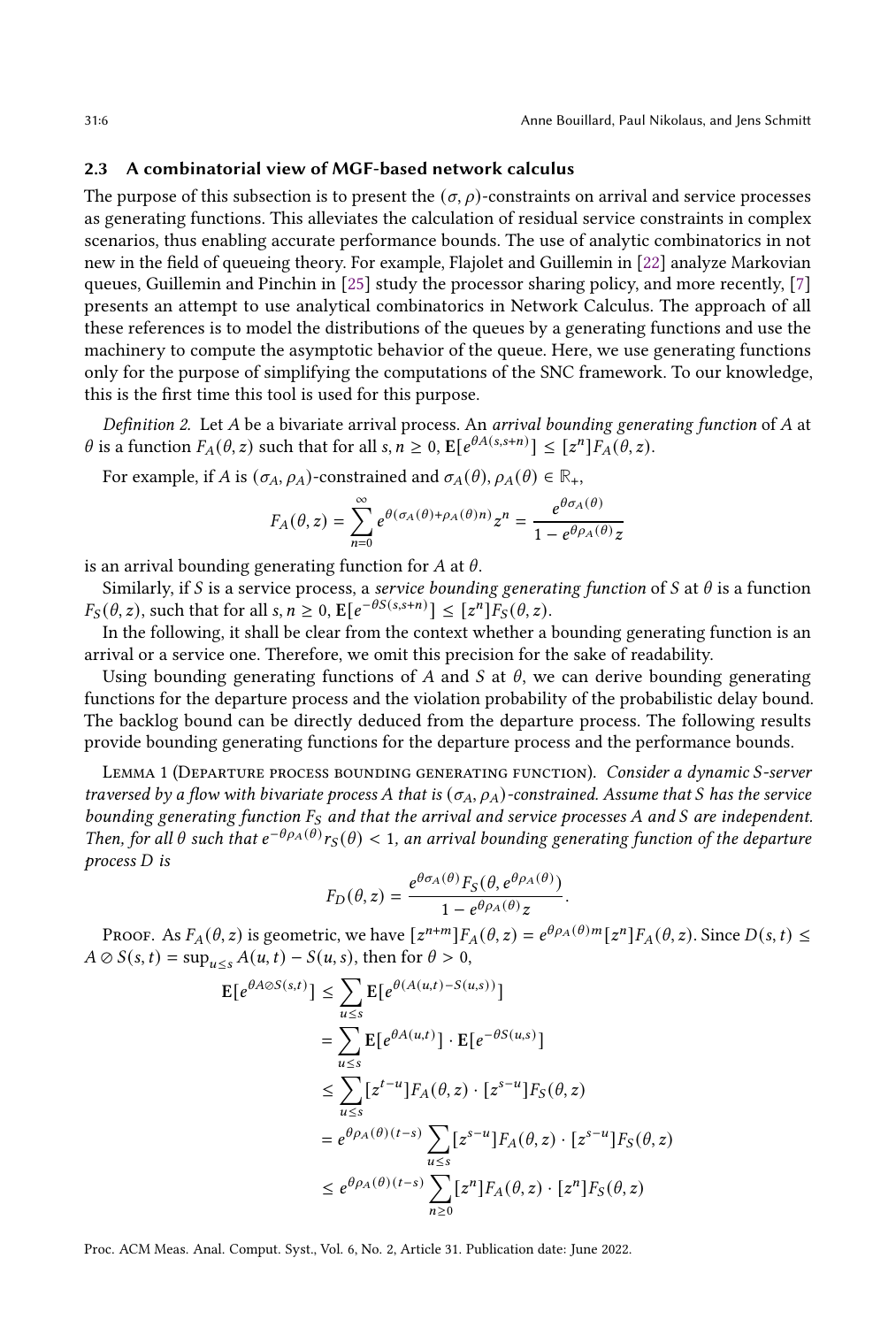$$
= e^{\theta \rho_A(\theta)(t-s)} e^{\theta \sigma_A(\theta)} F_S(\theta, e^{\theta \rho_A(\theta)})
$$

$$
= [z^{t-s}] F_A(\theta, z) F_S(\theta, e^{\theta \rho_A(\theta)}).
$$

To obtain the second to last equality, we applied the Hadamard product to a geometric series as in Equation [\(2\)](#page-4-2) with  $z = 1$ . We now recognize the  $(t - s)$ -th term of a geometric series with ratio  $e^{\theta \rho_A(\theta)}$ , so

$$
F_D(\theta, z) = \frac{e^{\theta \sigma_A(\theta)} F_S(\theta, e^{\theta \rho_A(\theta)})}{1 - e^{\theta \rho_A(\theta)} z}
$$

is a bounding generating function for the departure process.  $□$ 

<span id="page-6-0"></span>COROLLARY 1 (PROBABILISTIC BACKLOG BOUND). Let us denote  $q(t)$  as the backlog at time t. Then, under the same assumptions as in Lemma [1,](#page-5-1)

$$
\mathbf{P}(q(t) \ge b) \le e^{-\theta b} e^{\theta \sigma_A(\theta)} F_S(\theta, e^{\theta \rho_A(\theta)}).
$$

PROOF. As from Theorem [1](#page-3-0) we have  $q(t) \leq A \oslash S(t, t)$ , we can apply the Chernoff bound using the first term of the generating function  $F_D(\theta, z)$  of Lemma [1:](#page-5-1)

$$
\begin{aligned} \mathbf{P}(q(t) \ge b) &\le \mathbf{E} [e^{\theta A \oslash S(t,t)}] e^{-\theta b} \\ &\le e^{\theta \sigma_A(\theta)} F_S(\theta, e^{\theta \rho_A(\theta)}) e^{-\theta b} .\end{aligned}
$$

□

In the particular case of  $F_S(\theta, z) = \frac{e^{\theta \sigma_S(\theta)}}{1 - \theta \cos(\theta)}$  $\frac{e^{\theta \sigma_S(\theta)}}{1-e^{-\theta \rho_S(\theta)}z}$ , for all  $\theta \ge 0$  such that  $\rho_A(\theta) < \rho_S(\theta)$ ,

$$
\mathbf{P}(q(t) \ge b) \le \frac{e^{\theta(\sigma_A(\theta) + \sigma_S(\theta))}}{1 - e^{\theta(\rho_A(\theta) - \rho_S(\theta))}} e^{-\theta b}.
$$

We have made the assumption of  $(\sigma_A, \rho_A)$ -constraints for the arrival processes, and our proofs rely on this assumption. Yet, we remark that the calculations can be done in a more general setting, at the price of more complex formulas. For example, if the arrival bounding generating function of the arrival process  $A$  is a sum of geometric series, as for example for Markov-modulated arrivals, the calculation directly follows, and the arrival bounding generating function of  $D$  would be a sum of geometric series as well. Another case where computations can be adapted is when the service is bounded by a geometric series: symmetric computations can be done.

<span id="page-6-1"></span>LEMMA 2 (DELAY BOUND GENERATING FUNCTION). Let us denote  $d(t)$  as the virtual delay at time . Under the same assumptions as in Lemma [1,](#page-5-1) a bounding generating function for the violation probability of the probabilistic delay bound is

$$
F_d(\theta, z) = e^{\theta \sigma_A(\theta)} \frac{e^{\theta \rho_A(\theta)} F_S(\theta, e^{\theta \rho_A(\theta)}) - zF_S(\theta, z)}{1 - e^{-\theta \rho_A(\theta)} z}.
$$
(4)

A proof can be found in Appendix [A.2.](#page-21-6) In the particular case of  $F_S(\theta, z) = \frac{e^{\theta \sigma_S(\theta)}}{1 - e^{\theta \rho_C(\theta)}}$  $\frac{e^{\theta \sigma_S(\theta)}}{1-e^{-\theta \rho_S(\theta)}z}$ , for all  $\theta \ge 0$  such that  $\rho_A(\theta) < \rho_S(\theta)$ ,  $F_d(\theta, z) = \frac{e^{\theta(\sigma_A(\theta) + \sigma_S(\theta) + \rho_A(\theta))}}{1 - e^{\theta(\rho_S(\theta) - \rho_A(\theta))}}$  $\frac{\theta(\sigma_A(\theta)+\sigma_S(\theta)+\rho_A(\theta))}{1-e^{-\theta(\rho_S(\theta)-\rho_A(\theta))}}\cdot\frac{1}{1-e^{-\theta\rho}}$  $\frac{1}{1-e^{-\theta \rho_S(\theta)}z}$ , so  $\mathbf{P}(d(t) \geq T) \leq \frac{e^{\theta(\sigma_A(\theta) + \sigma_S(\theta) + \rho_A(\theta))}}{e^{\theta(\sigma_A(\theta) - \sigma_S(\theta))}}$  $\frac{e^{-(\phi_A(\theta))^2} \cos(\theta) + \rho_A(\theta))}{1 - e^{-\theta(\rho_S(\theta) - \rho_A(\theta))}} e^{-\theta \rho_S(\theta) T}.$ 

So far, we have focused on the case of independent stochastic processes, let us now release this assumption. Since our analysis is based on moment-generating functions, the common approach in the literature is to upper bound the product of dependent processes by Hölder's inequality: let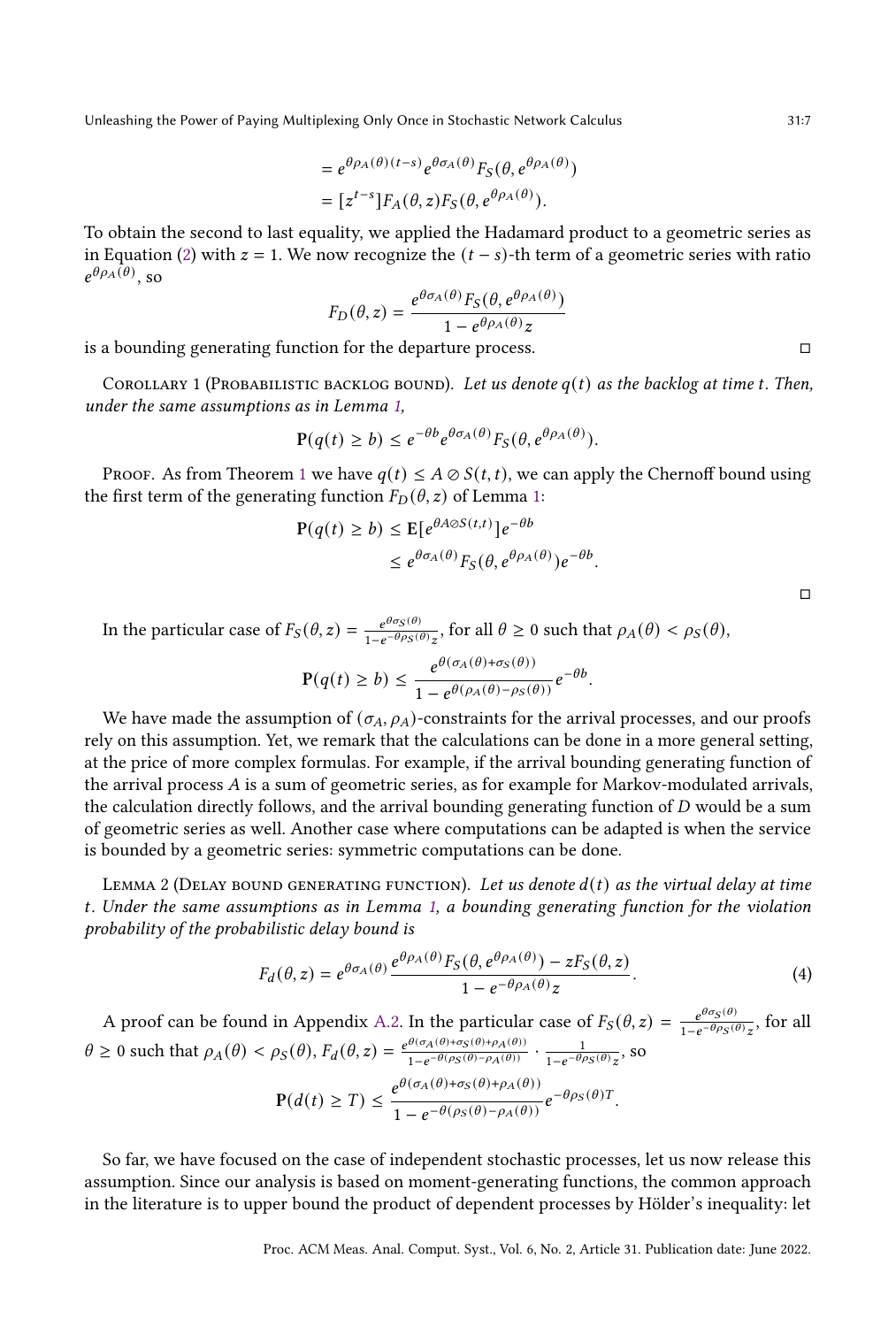$X_1, \ldots, X_n \geq 0$  be integrable random variables; then, for all positive numbers  $q_1, \ldots, q_n$  such that  $\sum_{i=1}^{n} \frac{1}{q_i} = 1,$ 

$$
\mathbb{E}[X_1 \cdots X_n] \le \prod_{i=1}^n \mathbb{E}[X_i^{q_i}]^{\frac{1}{q_i}}.
$$
\n
$$
(5)
$$

Note that  $\mathbb{E}[e^{p\theta A(s,t)}]^{1/p} \leq e^{p\theta(\sigma_A(p\theta)+\rho_A(p\theta)(t-s))(1/p)} = e^{\theta(\sigma_A(p\theta)+\rho_A(p\theta)(t-s))}$  and, similarly,  $\mathbb{E}[e^{-q\theta S(s,t)}]^{1/q} \leq e^{\theta(\sigma_S(q\theta) - \rho_S(q\theta)(t-s))}.$ 

The following lemma contains the translation of an existing output bound from [\[3\]](#page-20-20) to the combinatorial framework as well as backlog and delay bounds for the dependent case.

LEMMA 3. Consider a dynamic S-server traversed by a flow with bivariate process A that is  $(\sigma_A, \rho_A)$ constrained, and assume that the process S is also  $(\sigma_S, \rho_S)$ -constrained. Then for all p, q such that  $\frac{1}{p} + \frac{1}{q} = 1$  and  $\rho_A(p\theta) < \rho_S(q\theta)$ ,

•  $F_D(\theta, z) = \frac{e^{\theta(\sigma_A(p\theta) + \sigma_S(q\theta))}}{1 - e^{\theta(\rho_S(q\theta) - \rho_A(p\theta))}}$  $\frac{e^{\theta(\sigma_A(p\theta)+\sigma_S(q\theta))}}{1-e^{-\theta(\rho_S(q\theta)-\rho_A(p\theta))}}\cdot\frac{1}{1-e^{\theta\rho_A}}$  $\frac{1}{1-e^{\theta \rho_A(p\theta)}z};$ •  $P(q(t) \ge b) \le \frac{e^{\theta(\sigma_A(p\theta)+\sigma_S(q\theta))}}{1-e^{-\theta(\rho_S(q\theta)-\rho_A(p\theta))}}$  $\frac{e^{\theta(\sigma_A(p\theta)+\sigma_S(q\theta))}}{1-e^{-\theta(\rho_S(q\theta)-\rho_A(p\theta))}}e^{-\theta b};$ •  $P(d(t) \geq T) \leq \frac{e^{\theta(\sigma_A(p\theta)+\sigma_S(q\theta)+\rho_A(p\theta))}}{1-e^{-\theta(\rho_S(q\theta)-\rho_A(p\theta))}}$  $\frac{\partial(\sigma_A(p\theta)+\sigma_S(q\theta)+\rho_A(p\theta))}{1-e^{-\theta(\rho_S(q\theta)-\rho_A(p\theta))}}e^{-\theta\rho_S(q\theta)T}.$ 

## <span id="page-7-0"></span>3 TREE NETWORK ANALYSIS UNDER COMPLETE INDEPENDENCE

In this section, we derive a result enabling us to unleash the power of the PMOO principle for the SNC when all arrival and service processes are originally independent. In particular, this result is directly applicable to tree networks. However, given an overall network with servers and flows, it is only from the perspective of the flow of interest (foi) that the network has to constitute a tree. In other words, in a preliminary step, we (attempt to) reduce the network to a tree, with all associated arrival and service processes still being independent, by performing the following steps:

- (1) Terminate flows after their last direct or indirect interaction with the foi and reduce the network by deleting all flows with which the foi has neither a direct nor indirect dependency (also delete all servers that do not carry any flows any more).
- (2) Check for all remaining flows whether they directly or indirectly rejoin (a) the foi, or, (b) each other.
- (3) If there is any rejoining flow in step (2) then the network is not tree-reducible, otherwise, it is and the remaining flows and servers form an in-tree whose root is the last server traversed by the foi.

While not being perfectly formal, it should be clear from this procedure that tree-reducibility imposes clearly a restriction to general feedforward networks, simply speaking by prohibiting rejoining flows. Nevertheless, it covers quite a number of cases and generalizes significantly on previous work in SNC network analysis. In Section [5,](#page-16-0) we come back to the issue of general feedforward networks with rejoining flows and how we can leverage from the PMOO result for tree networks in that case.

Two elementary operations to analyse networks in network calculus are computing residual service offered to the flow of interest for a server crossed by multiple flows and the concatenation of servers when a flow traverses multiple servers. Let us recall the main results from the literature concerning MGF-based network calculus.

<span id="page-7-1"></span>THEOREM 3 (RESIDUAL SERVER [\[21\]](#page-20-8)). Consider a work-conserving S-server traversed by two flows with respective bivariate arrival processes  $A_1$  and  $A_2$ . The residual server of flow 1 can be characterized by a dynamic  $S_1$ -server with

$$
S_1(s,t) = [S(s,t) - A_2(s,t)]_+, \ \forall s \leq t,
$$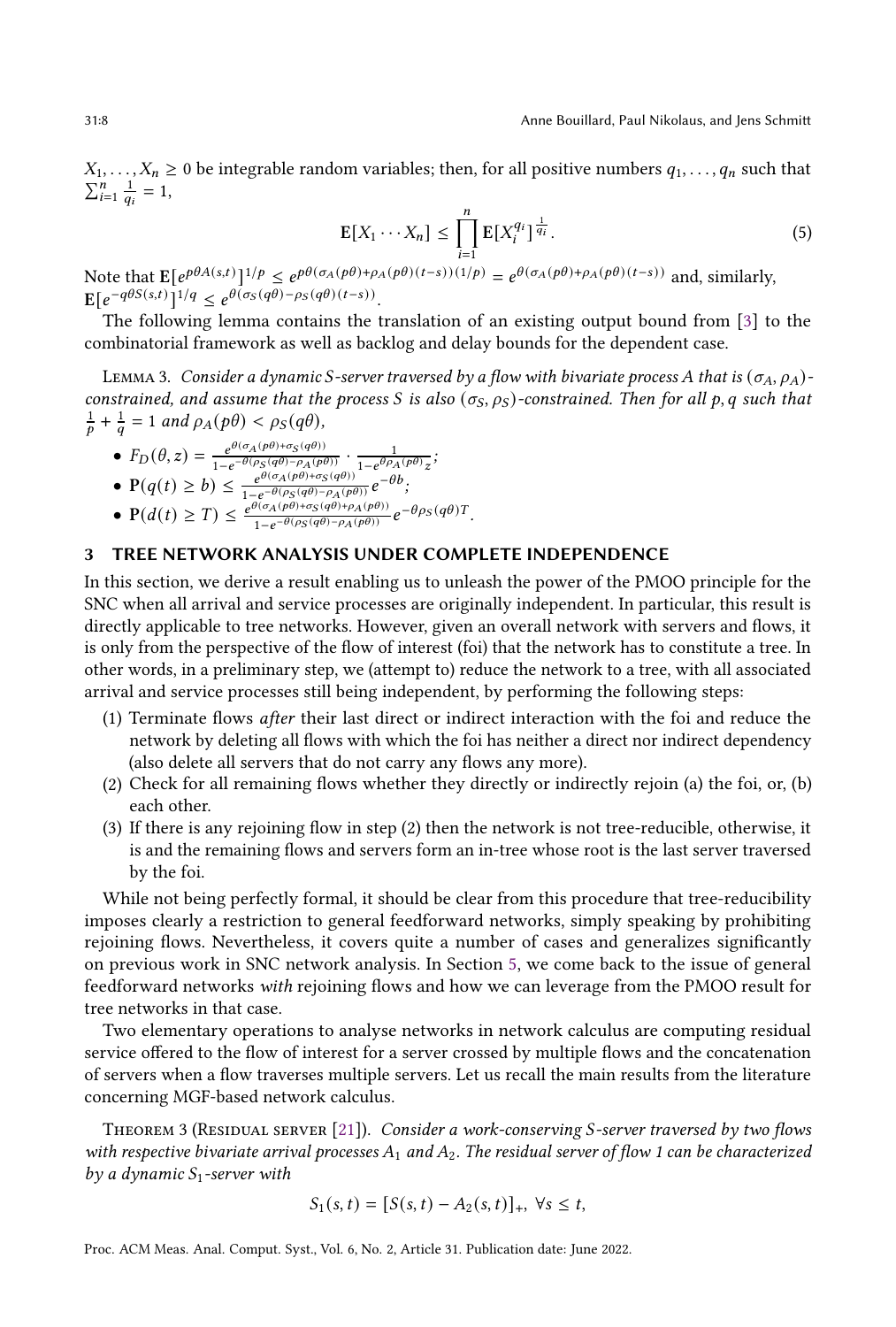<span id="page-8-1"></span>

<span id="page-8-2"></span>Fig. 3. Two example networks.

where  $[x]_+ = \max(0, x)$ .

Here, we make no assumption about the service policy regarding the sharing between flows. This is also known as arbitrary or blind multiplexing.

THEOREM 4 (END-TO-END SERVER [\[21\]](#page-20-8)). Consider a flow traversing a tandem of dynamic  $S_i$ -servers,  $i \in \{1, \ldots, n\}$ . The overall service offered is a dynamic  $S_{e2e}$ -server with  $S_{e2e} = S_1 \otimes \cdots \otimes S_n$ .

In this section, we generalize and combine these two central theorems for tree networks. We first bound the service process for the end-to-end dynamic server offered to a flow traversing a network in Subsection [3.1.](#page-8-0) Next, in Subsection [3.2](#page-10-0) we derive the corresponding bounding generating function and apply the framework from Subsection [2.3](#page-5-0) to derive performance bounds.

### <span id="page-8-0"></span>3.1 A Pay-Multiplexing-Only-Once formula for bivariate processes

In this section, we consider a tree network. More precisely, the network can be described as follows.

- (1) The network is composed of *n* servers, numbered from 1 to *n* according to the topological order: if server h is the successor of server j, then  $h > j$ . The topology is a tree directed to server *n*: each server  $j \neq n$  has a unique successor that we denote by  $j^{\bullet}$ . Each server j is work-conserving and offers the service  $S_i(s, t)$  during the time slots  $s+1, \ldots, t$ . By convention, we write  $n^{\bullet} = n + 1$ .
- (2) There are *m* flows in the network, numbered from 1 to *m*. We denote  $\pi_i = \langle \pi_i(1), \ldots, \pi_i(\ell_i) \rangle$ the path, i.e. the sequence of servers, of length  $\ell_i \in \mathbb{N} \setminus \{0\}$  followed by flow *i* and  $A_i(s, t)$ is the amount traffic of flow *i* arriving in the network during the time slots  $s + 1, \ldots, t$ . We write  $i \in j$  if flow *i* crosses server *j* (or equivalently  $j \in \pi_i$ ).
- (3) We denote  $A_i^{(j)}(s,t)$  the bivariate process of flow *i* at the input of server *j*, and consequently,  $A_i^{(j^*)}(s,t)$  is the bivariate process at the output of server j. Note that we have  $A_i = A_i^{(\pi_i(1))}$ .

Example 5. The networks of Figures [3a](#page-8-1) and [3b](#page-8-2) are two examples of tree networks. They both have three flows and three servers. In the network of Figure [3a,](#page-8-1) we have  $1^{\bullet} = 2$ ,  $2^{\bullet} = 3$  and  $3^{\bullet} = 4$ , whereas in the network of Figure [3b,](#page-8-2) we have  $1^{\bullet} = 2^{\bullet} = 3$  and  $3^{\bullet} = 4$ . Graphically, the relation  $j^{\bullet} = h$  means that  $(j, h)$  is an edge of the network.

We can now state the main result of this section. Theorem [6](#page-9-0) also generalizes that of  $[8, 35, 36]$  $[8, 35, 36]$  $[8, 35, 36]$  $[8, 35, 36]$  $[8, 35, 36]$ in deterministic network calculus from tandems to trees. More precisely, all the results in those references assume that the flow for which we compute the residual service curve traverses the entire tandem network. Here we relax this assumption. However, the principle of the proof remains the same, and our result is directly applicable to deterministic network calculus. For the sake of self-containedness, we give a proof in Appendix [B.1.](#page-22-0)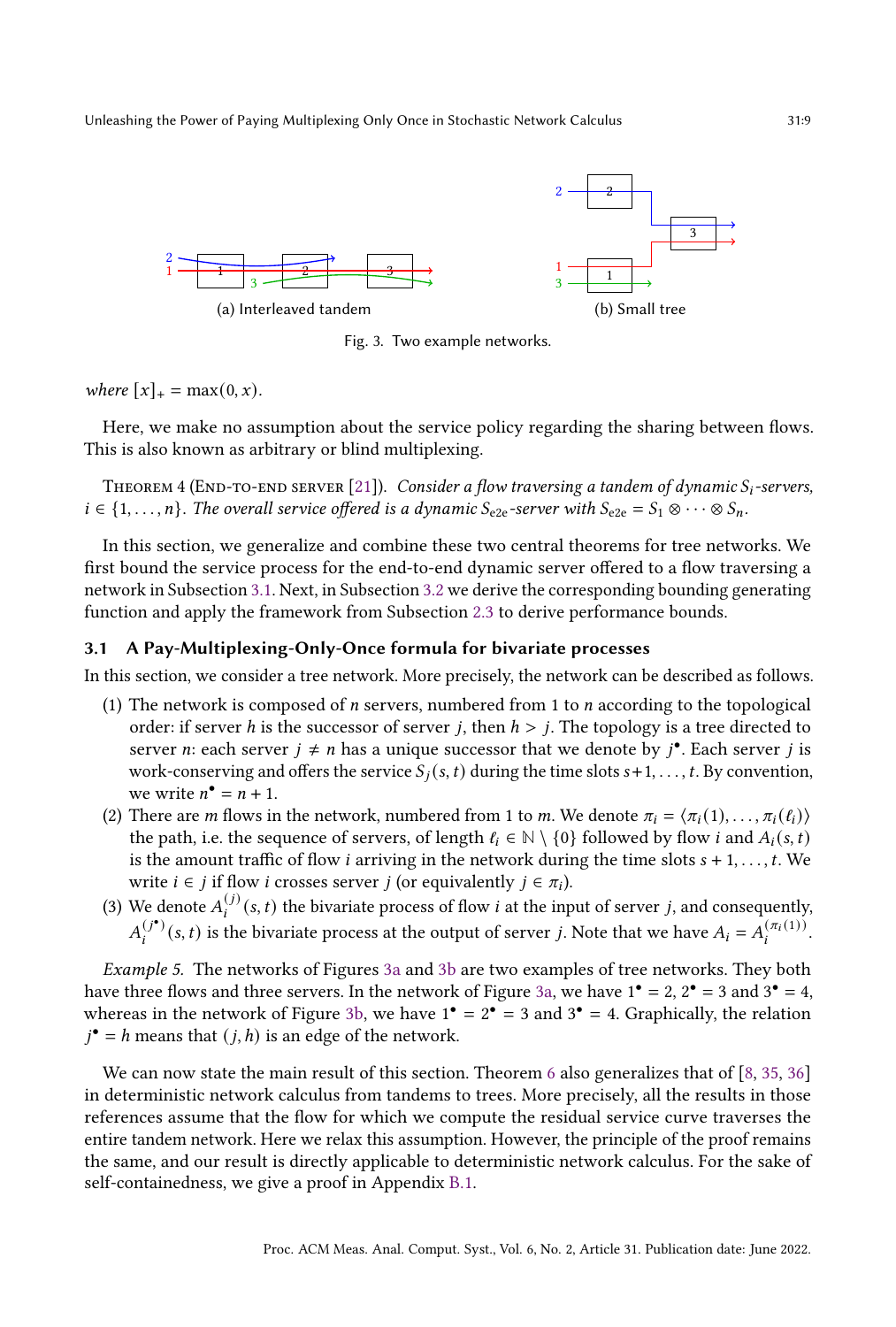.

<span id="page-9-0"></span>THEOREM 6. With the notations above, assume that the last server traversed by flow 1 is n. The residual service offered to flow 1 is a dynamic  $S_{e2e}$ -server with  $\forall 0 \leq t_{\pi_1(1)} \leq t_{n+1}$ ,

$$
S_{e2e}(t_{\pi_1(1)}, t_{n+1}) = \left[\inf_{\forall j, t_j \le t_{j} \bullet} \sum_{j=1}^n [S_j(t_j, t_{j} \bullet)] - \sum_{i=2}^m A_i(t_{\pi_i(1)}, t_{\pi_i(\ell_i)} \bullet) \right]_+
$$

Note that there is a parameter  $t_i$  for each server  $j$  following the topological order of the servers.

Example 7. The end-to-end server for flow 1 for the network in Figure [3a](#page-8-1) is

$$
S_{e2e}(t_1, t_4) = \left[ \inf_{t_1 \le t_2 \le t_3 \le t_4} (S_1(t_1, t_2) + S_2(t_2, t_3) + S_3(t_3, t_4) - A_2(t_1, t_3) - A_3(t_2, t_4)) \right]_+.
$$

In this formula, the infimum is computed at all times  $t_2$  and  $t_3$  satisfying the conditions  $t_1 \le t_2 \le$  $t_3 \le t_4$  ( $t_1$  and  $t_4$  are fixed), according to the network's topology.

The end-to-end server for flow 1 for the network in Figure [3b](#page-8-2) is

$$
S_{e2e}(t_1, t_4) = \left[\inf_{\substack{t_1 \le t_3 \le t_4, \\ t_2 \le t_3}} (S_1(t_1, t_3) + S_2(t_2, t_3) + S_3(t_3, t_4) - A_2(t_2, t_4) - A_3(t_1, t_3))\right]_+.
$$

 $\frac{1}{2}$  +  $\frac{1}{2}$ <br>Here again, the infimum is computed for all  $t_2$  and  $t_3$ , but the conditions change with the network topology: no lower bound is enforced for  $t_2$  as server 2 has no predecessor, that is still upper bounded by  $t_3$  and the new bounds for  $t_3$  become  $t_1 \le t_3 \le t_4$ , as (1, 3) is an edge of the network.

PROOF OF THEOREM [6.](#page-9-0) Consider server *j*. For all  $t_i \leq t_i$  in the same backlogged period,  $\sum_{i\in j} [A_i^{(j^\bullet)}(0,t_{j^\bullet})-A_i^{(j^\bullet)}(0,t_j)] \geq S_j(t_j,t_{j^\bullet}).$  In particular, this formula is true when  $t_j = start_j(t_{j^\bullet}),$ the start of the backlogged period of  $t_j$  at server j. In that case  $A_i^{(j^*)}(0, t_j) = A_i^{(j)}(0, t_j)$ , and

$$
\sum_{i \in j} [A_i^{(j^{\bullet})}(0, t_{j^{\bullet}}) - A_i^{(j)}(0, t_j)] \ge S_j(t_j, t_{j^{\bullet}}).
$$

Summing over all servers  $i$ , we obtain

$$
\sum_{j=1}^n \left( \sum_{i \in j} [A_i^{(j^{\bullet})}(0, t_{j^{\bullet}}) - A_i^{(j)}(0, t_j)] \right) \ge \sum_{j=1}^n S_j(t_j, t_{j^{\bullet}}).
$$

Now, by exchanging the two sums on the left-hand side, most of the terms cancel, and (remind that  $A_i^{(\pi_i(1))} = A_i$ 

$$
\sum_{i=1}^m [A_i^{(\pi_i(\ell_i)^*)}(0, t_{\pi_i(\ell_i)^*}) - A_i(0, t_{\pi_i(1)})] \geq \sum_{j=1}^n S_j(t_j, t_{j^*}).
$$

Keeping only  $A_1^{(\pi_i(\ell_i)^*)}(0, t_{\pi_i(\ell_i)^*})$  on the left-hand side of the inequality and using  $A_i^{(\pi_i(\ell_i)^*)}(0, \cdot) \leq$  $A_i(0, \cdot)$ , we obtain

$$
A_1^{(\pi_1(\ell_1)^{\bullet})}(0, t_{\pi_1(\ell_1)^{\bullet}}) \ge A_1(0, t_{\pi_1(1)}) + \sum_{j=1}^n S_j(t_j, t_{j^{\bullet}}) - \sum_{i=2}^m [A_i^{(\pi_i(\ell_i)^{\bullet})}(0, t_{\pi_i(\ell_i)^{\bullet}}) - A_i(0, t_{\pi_i(1)})]
$$
  

$$
\ge A_1(0, t_{\pi_1(1)}) + \sum_{j=1}^n S_j(t_j, t_{j^{\bullet}}) - \sum_{i=2}^m A_i(t_{\pi_i(1)}, t_{\pi_i(\ell_i)^{\bullet}}),
$$

We also have  $\forall j \in \pi_1, A_1^{(j)}(0, t_j) = A_1^{(j^*)}(0, t_j) \leq A_1^{(j^*)}(0, t_{j^*})$ . So  $A_1^{(\pi_1(\ell)^*)}(0, t_{\pi_1(\ell_1)^*}) \geq A_1(0, t_{\pi_1(1)})$ .

The final result follows by taking the minimum on all possible values of  $t_i$ ,  $j \notin \{\pi_1(1), \pi_1(\ell_1)^\bullet\}$ , and noticing that  $\pi_1 (\ell_1)^\bullet = n + 1$ .  $\bullet = n+1.$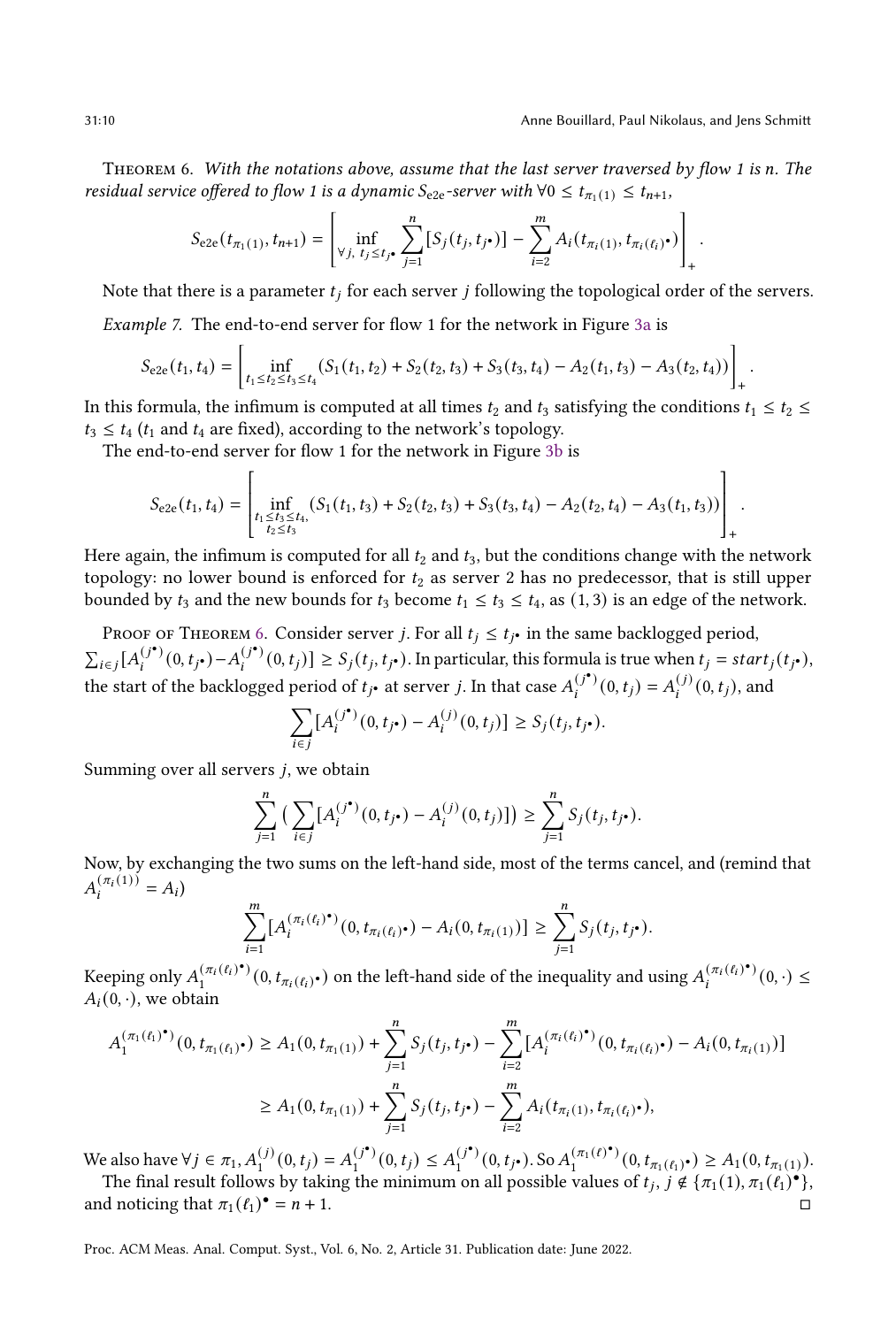This result is valid for any bivariate arrival and service processes. The next subsection demonstrates its use in the analytic combinatorics framework. Before that, let us briefly discuss the power of Theorem [6:](#page-9-0) Looking at the end-to-end server calculation, it can be noted that all arrival and service processes appear in the formula as they originally enter the network. We point out that the tree generalization is crucial here, because it avoids the need for characterizing internal flows that may have become dependent after sharing a server. Hence, this calculation introduces no method-pertinent dependencies at all. Moreover, the end-to-end server calculation is performed in one big step, in contrast to a sequential application of network calculus operations. This is already known to avoid a sequencing penalty [\[2\]](#page-20-21), yet completely avoiding it by performing all operations simultaneously is only possible now with Theorem [6.](#page-9-0)

## <span id="page-10-0"></span>3.2 Bounding generating function of the end-to-end server

In this subsection, we assume that

- $(H<sub>1</sub>)$  all processes and servers are mutually independent;
- $(H_2)$  flow  $A_i$  is  $(\sigma_{A_i}, \rho_{A_i})$ -constrained for all flow  $i \in \{1, ..., m\}$  and  $S_j$  is  $(\sigma_{S_i}, \rho_{S_i})$ -constrained for all server  $j \in \{1, \ldots, n\}$ .

We can now derive a service bounding generating function for the end-to-end dynamic server.

<span id="page-10-2"></span>THEOREM 8. Under hypothesis  $(H_1)$  and  $(H_2)$ , the end-to-end service for flow 1 is bounded by the service bounding generating function

$$
F_{S_{e2e}}(\theta,z)=\frac{e^{\theta(\sum_{i=2}^m\sigma_{A_i}(\theta)+\sum_{j=1}^n\sigma_{S_j}(\theta))}}{\prod_{j\notin \pi_1}(1-e^{-\theta(\rho_{S_j}(\theta)-\sum_{i\in j}\rho_{A_i}(\theta))})}\prod_{j\in \pi_1}\frac{1}{1-e^{-\theta(\rho_{S_j}(\theta)-\sum_{1\neq i\in j}\rho_{A_i}(\theta))}z}.
$$

PROOF. From Theorem [6,](#page-9-0) we can derive a bound of the Laplace transform of the service for flow 1. For the sake of concision, in the last line, we omit the function argument  $\theta$ .

<span id="page-10-1"></span>
$$
E[e^{-\theta S_{e2e}(t_{\pi_1(1)}, t_{n+1})}] \leq \sum_{\forall j, t_j \leq t_j, \forall i, t_j \leq t_j} E[e^{-\theta(\sum_{j=1}^n S_j(t_j, t_j \cdot \cdot) - \sum_{i=2}^m A_i(t_{\pi_i(1)}, t_{\pi_i(t_i)} \cdot))}]
$$
\n
$$
= \sum_{\forall j, t_j \leq t_j, \forall i, t_j \leq t_j, \forall j, t_j \leq t_j, \forall j, t_j \leq t_j \leq t_j} \prod_{j=1}^n E[e^{-\theta S_j(t_j, t_j \cdot \cdot)}] \prod_{i=2}^m E[e^{\theta A_i(t_{\pi_i(1)}, t_{\pi_i(t_i)} \cdot)}]
$$
\n
$$
\leq \sum_{\forall j, t_j \leq t_j, \forall j, t_j \geq 0, \forall j, t_j \geq 0, \forall j, t_j \geq 0} \prod_{j=1}^n e^{\theta(\sigma_{S_j}(\theta) - \rho_{S_j}(\theta)u_j)} \prod_{i=2}^m e^{\theta(\sigma_{A_i}(\theta) + \rho_{A_i}(\theta)(t_{\pi_i(t_i)} \cdot - t_{\pi_i(1)}))}
$$
\n
$$
= e^{\theta(\sum_{i=1}^m u_j = t_{n+1} - t_{\pi_1(1)}} = e^{\theta(\sum_{i=2}^m \sigma_{A_i}(\theta) + \sum_{j=1}^n \sigma_{S_j}(\theta))} \sum_{\substack{\forall j, u_j \geq 0, \forall j, u_j \geq 0, \forall j, t_j \geq 0, \forall j, t_j \geq 0, \forall j, t_j \geq 0}} \prod_{j=1}^n e^{-\theta(\rho_{S_j}(\theta) - \sum_{1 \neq i \in j} \rho_{A_i}(\theta))u_j}
$$
\n
$$
= \frac{e^{\theta(\sum_{i=2}^m \sigma_{A_i} + \sum_{j=1}^n \sigma_{S_j})}}{\prod_{j \notin \pi_1} (1 - e^{-\theta(\rho_{S_j} - \sum_{i \in j} \rho_{A_i})})} \sum_{\sum_{j \in \pi_1} u_j = t_{n+1} - t_{\pi_1(1)}} \prod_{j \in \pi_1} e^{-\theta(\rho_{S_j} - \sum_{1 \neq i \in j} \rho_{A_i})u_j}
$$

In Equation [\(6\)](#page-10-1), we use the independence of the arrivals and service; in the third line, the constraints on the processes; in the fourth line, we changed the variables:  $u_j = t_j^{\bullet} - t_j$  (hence  $t_{\pi_i(\ell_i) \bullet} - t_{\pi_i(1)} =$  $\sum_{j \in \pi_i} u_j$ ), and in the sixth line summed the terms not constrained by  $\sum_{j \in \pi_1} u_j = t_{n+1} - t_{\pi_1(1)}$ .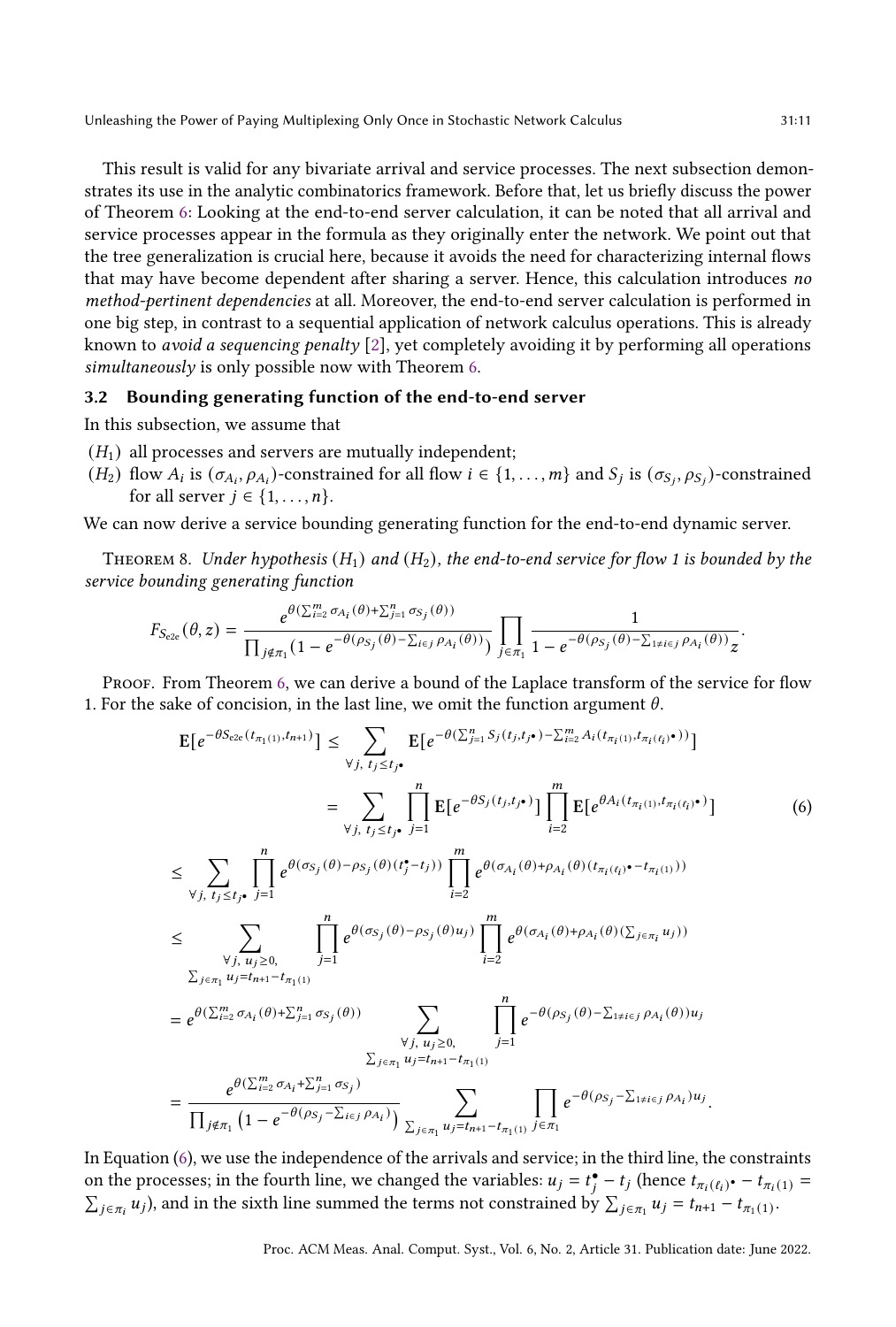We can recognize the terms of the Cauchy product of geometric series, hence the service is bounded by the generating function

$$
F_{S_{e2e}}(\theta,z)=\frac{e^{\theta(\sum_{i=2}^m\sigma_{A_i}(\theta)+\sum_{j=1}^n\sigma_{S_j}(\theta))}}{\prod_{j\notin \pi_1}\left(1-e^{-\theta(\rho_{S_j}(\theta)-\sum_{i\in j}\rho_{A_i}(\theta))}\right)}\prod_{j\in \pi_1}\frac{1}{1-e^{-\theta(\rho_{S_j}(\theta)-\sum_{1\neq i\in j}\rho_{A_i}(\theta))}z}.
$$

Example 9. A service bounding generating function for the end-to-end server for flow 1 in the network of Figure [3a](#page-8-1) is

$$
F_{e2e}(\theta,z)=\frac{e^{\theta(\sigma_{A_2}+\sigma_{A_3}+\sigma_{S_1}+\sigma_{S_2}+\sigma_{S_3})}}{(1-e^{-\theta(\rho_{S_1}-\rho_{A_2})}z)(1-e^{-\theta(\rho_{S_2}-\rho_{A_2}-\rho_{A_3})}z)(1-e^{-\theta(\rho_{S_3}-\rho_{A_3})}z)}.
$$

A service bounding generating function for the end-to-end server for flow 1 in the network of Figure [3b](#page-8-2) is

$$
F_{e2e}(\theta,z)=\frac{e^{\theta(\sigma_{A_2}+\sigma_{A_3}+\sigma_{S_1}+\sigma_{S_2}+\sigma_{S_3})}}{1-e^{-\theta(\rho_{S_2}-\rho_{A_2})}}\frac{1}{1-e^{-\theta(\rho_{S_1}-\rho_{A_3})}z}\frac{1}{1-e^{-\theta(\rho_{S_3}-\rho_{A_2})}z}.
$$

Note the slight difference between the two formulas: informally, there is a  $z'$  variable only for factors corresponding to the servers crossed by flow 1.

The end-to-end service process is not necessarily  $(\sigma, \rho)$ -constrained. Corollary [2](#page-11-0) below gives a simpler bounding generating function, a proof is given in Appendix [B.1.](#page-22-0) In short,  $G(\theta, z)$ , defined in the statement of Corollary [2,](#page-11-0) is a bounding generating function of  $F_{e2e}(\theta, z)$  obtained by bounding its factors not related to the dominant singularity.

Let us first alleviate the notations and denote

$$
F_{S_{e2e}}(\theta, z) = e^{\theta \sigma_{S_{e2e}}(\theta)} \prod_{j \in \pi_1} \frac{1}{1 - e^{-\theta \rho'_j(\theta)} z},
$$

with

$$
e^{\theta \sigma_{S_{e2e}}(\theta)} = \frac{e^{\theta(\sum_{i\neq 1} \sigma_{A_i}(\theta) + \sum_j \sigma_{S_j}(\theta))}}{\prod_{j \notin \pi_1} \left(1 - e^{-\theta(\rho_{S_j}(\theta) - \sum_{i \in j} \rho_{A_i}(\theta))}\right)} \quad \text{and} \quad \rho'_j(\theta) = \rho_{S_j}(\theta) - \sum_{1 \neq i \in j} \rho_{A_i}(\theta),
$$

and assume (without loss of generality, by renumbering the servers) that  $\rho'_i(\theta) = \rho'_1(\theta)$  for all  $j \leq k$  and  $\rho'_i(\theta) > \rho'_1(\theta)$  for all  $j > k$ .

<span id="page-11-0"></span>COROLLARY 2.  $G(\theta, z) = \frac{e^{\theta \sigma_{S_{e2e}}(\theta)}}{e^{\theta \sigma_{S_{e2e}}(\theta)}}$  $\overline{\prod_{j=k+1}^{m} \left(1-e^{-\theta(\rho'_{j}(\theta)-\rho'_{1}(\theta))}\right)}$  $\frac{1}{\sqrt{2}}$  $\sqrt{1-e^{-\theta\rho'_1(\theta)}}z$  $\big)^k$  is a bounding generating function of  $F_{S_{e2e}}(\theta, z)$ .

# <span id="page-11-1"></span>3.3 Performance bounds

We can now apply the results of Subsection [2.3](#page-5-0) to the end-to-end dynamic server. In the following, we assume stability, that is we consider only values of  $\theta$  such that for all  $j \in \{1,\ldots,n\}$ ,  $\rho'_j(\theta) > \rho_{A_1}(\theta)$ (the residual rate at server  $j$  is larger than the arrival rate).

Output departure process and backlog bound. With Lemma [1,](#page-5-1) we can compute an arrival bounding generating function for the departure process:

$$
F_D(\theta,z)=\frac{e^{\theta(\sigma_{A_1}(\theta)+\sigma_{S_{e2e}}(\theta))}}{\prod_{j\in\pi_1}\left(1-e^{\theta(\rho_{A_1}(\theta)-\rho'_j(\theta))}\right)}\frac{1}{1-e^{\theta\rho_{A_1}(\theta)}z}.
$$

We recognize a  $(\sigma, \rho)$ -constraint for the departure process, and observe that  $\rho_D(\theta) = \rho_A(\theta)$ .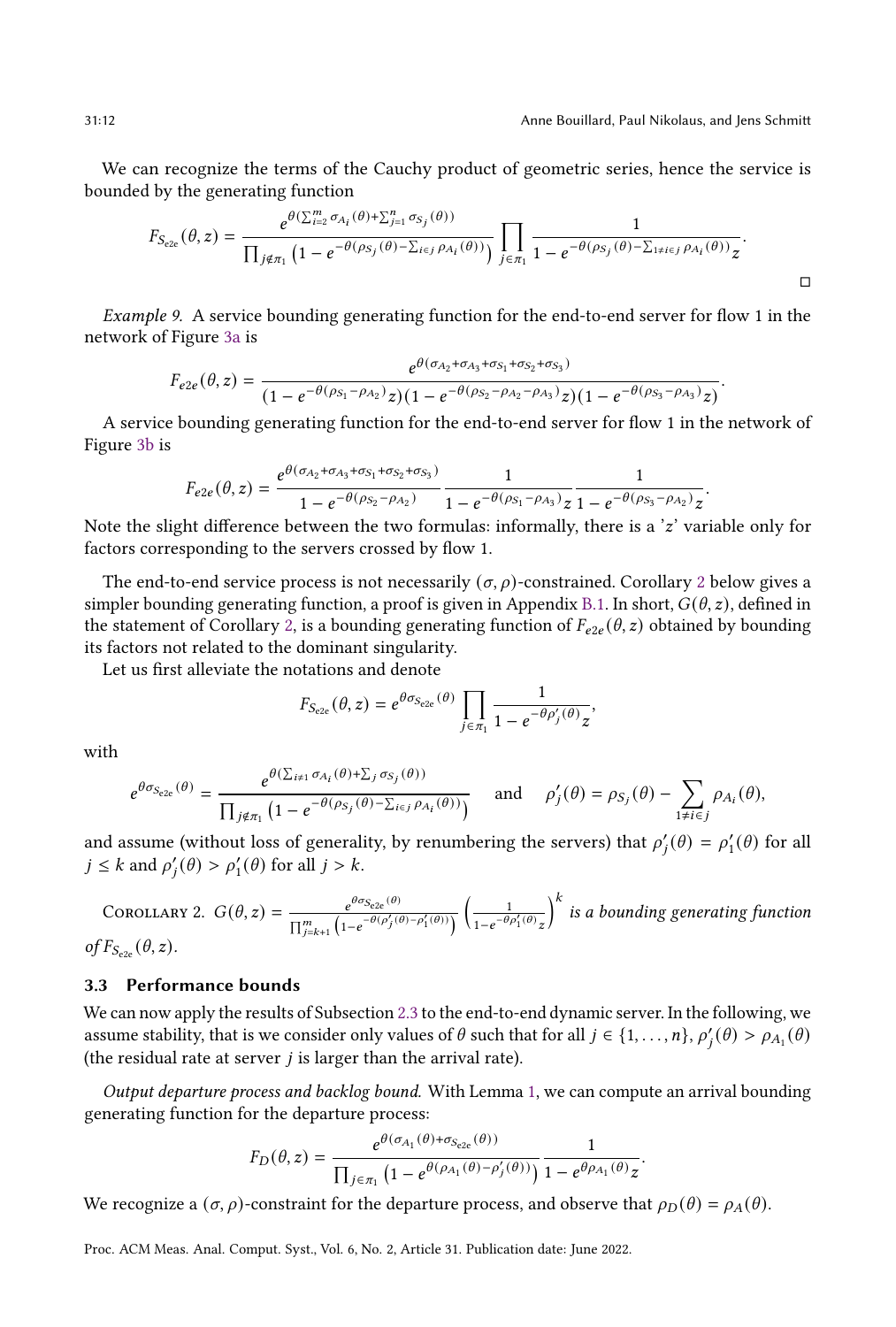

Fig. 4. Canonical tandem.

<span id="page-12-2"></span>From Corollary [1,](#page-6-0) the backlog bound for flow 1 is then

$$
\mathbf{P}(q(t) \geq b) \leq \frac{e^{\theta(\sigma_{A_1}(\theta) + \sigma_{S_{e2e}}(\theta))}}{\prod_{j \in \pi_1} (1 - e^{\theta(\rho_{A_1}(\theta) - \rho'_j(\theta))})} e^{-\theta b}.
$$

Delay bound. It is not as straightforward to compute the delay bound: the bounding generating function of the service does not correspond to a  $(\sigma, \rho)$ -constraint. The bounding generating function for the delay is

<span id="page-12-4"></span><span id="page-12-1"></span><span id="page-12-0"></span>
$$
F_d(\theta, z) = e^{\theta \sigma_{A_1}(\theta)} \frac{e^{\theta \rho_{A_1}(\theta)} F_{S_{e2e}}(\theta, e^{\theta \rho_{A_1}(\theta)}) - z F_{S_{e2e}}(\theta, z)}{1 - e^{-\theta \rho_{A_1}(\theta)} z}.
$$
(7)

As  $F_{S_{e2e}}(\theta, z)$  is a rational function,  $F_d(\theta, z)$  is. Moreover, all the singularities of these functions are known. Note that  $e^{\theta \rho_{A_1}(\theta)}$  is not a singularity of  $F_d(\theta, z)$ . Indeed, when  $z = e^{-\theta \rho_{A_1}(\theta)}$ , the numerator of Equation [\(7\)](#page-12-0) is zero. The singularities of  $F_d(\theta, z)$  are then those of  $F_{S_{e2e}}(\theta, z)$ , that is  $e^{\theta \rho'_j(\theta)}$ , for  $j \in \{1,\ldots,n\}$ . All the terms of the generating function of Equation [\(7\)](#page-12-0) can be computed automatically with symbolic computation tools such as SageMath [\[37\]](#page-21-7). However, there are several cases where the exact expression is compact enough to be given here.

• Residual rates are all distinct (see derivation in Appendix [B.2\)](#page-23-0):  $\forall T \geq 0$ ,

$$
\mathbf{P}(d(t) \ge T) \le [z^T] F_d(\theta, z) = \sum_{j=1}^n \frac{e^{\theta(\sigma_{A_1}(\theta) + \sigma_{S_{e2e}}(\theta) + \rho_{A_1}(\theta))}}{1 - e^{\theta(\rho_{A_1}(\theta) - \rho'_j(\theta))}} \cdot \left[ \prod_{k \ne j} \frac{1}{1 - e^{\theta(\rho'_j(\theta) - \rho'_k(\theta))}} \right] e^{-\theta \rho'_j(\theta) T}.
$$
\n(8)

• Residual rates are all equal (see derivation in Appendix [B.3\)](#page-23-1):  $\forall T > 0$ ,

$$
\mathbf{P}(d(t) \geq T) \leq [z^T] F_d(\theta, z) = e^{\theta(\sigma_{A_1}(\theta) + \sigma_{S_{e2e}}(\theta) + \rho_{A_1}(\theta))} \cdot \left[ \sum_{i=1}^n \binom{T+i-2}{T-1} \frac{e^{-\theta \rho'_1(\theta)T}}{\left(1 - e^{-\theta(\rho'_1(\theta) - \rho_{A_1}(\theta))}\right)^{n-i+1}} \right].
$$
\n(9)

In the general case, one can first use the service bounding generating function of Corollary [2](#page-11-0) to be in the case of equal residual rates, and then use Equation [\(9\)](#page-12-1) to obtain  $\forall T > 0$ ,

<span id="page-12-3"></span>
$$
\mathbf{P}(d(t) \geq T) \leq \frac{e^{\theta(\sigma_{A_1}(\theta) + \sigma_{S_{e2e}}(\theta) + \rho_{A_1}(\theta))}}{\prod_{j=k+1}^{n} 1 - e^{-\theta(\rho_j'(\theta) - \rho_1'(\theta))}} \cdot \left[ \sum_{i=1}^{k} \binom{T+i-2}{T-1} \frac{e^{-\theta \rho_1'(\theta)T}}{\left(1 - e^{-\theta(\rho_1'(\theta) - \rho_{A_1}(\theta))}\right)^{k-i+1}} \right].
$$
 (10)

#### 3.4 Recovering existing results for the canonical tandem

In this subsection, we recover the state of the art in SNC for the "canonical tandem" (Figure [4\)](#page-12-2), as it is frequently analysed in the literature, e.g. [\[12,](#page-20-6) [21,](#page-20-8) [34\]](#page-21-0). Since this simple flow interference structure provides no opportunity for the PMOO principle to pay off, our new bounds based on analytic combinatorics cannot further improve it (in contrast to the scenarios we present in Section [4\)](#page-13-0). To the best of our knowledge, the best technique for this topology is to calculate the optimum of two bounds originally derived in [\[21,](#page-20-8) Theorem 3], denoted by "[\[21\]](#page-20-8) Thm. 3" below. However, this bound targets a closed-form solution for the stochastic delay and, hence, compromises on tightness. Attempting a fair comparison, we also compare the novel result from Equation [\(10\)](#page-12-3) to a tighter version of "[\[21\]](#page-20-8) Thm. 3" that does not make this compromise and is given in [21] Eqn. (9) as an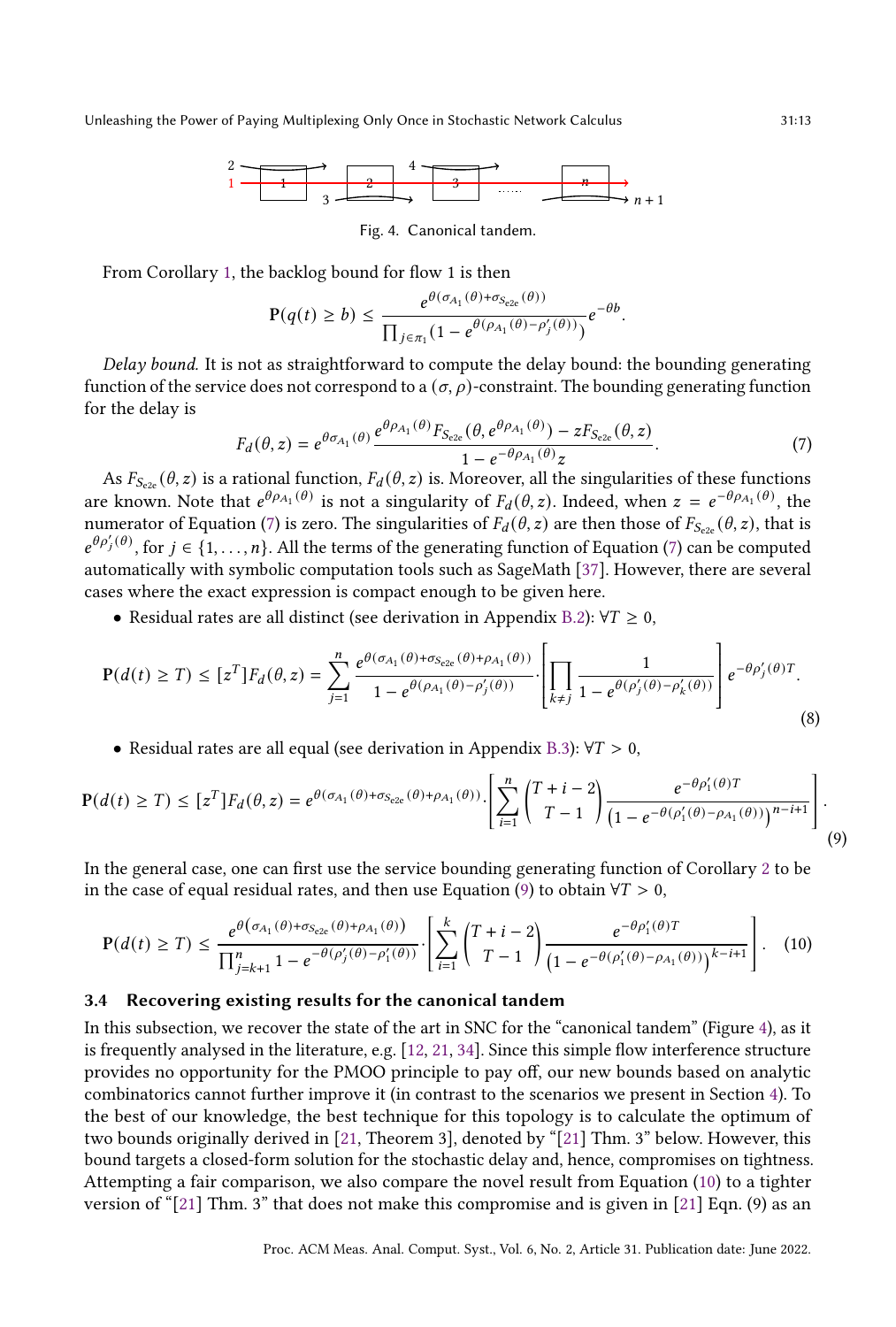<span id="page-13-1"></span>

Fig. 5. Stochastic delay bounds for the canonical tandem (for traffic with independent exponentially distributed increments with  $\lambda = 1$  and constant rate servers).

intermediate result. One can show that our Equation [\(10\)](#page-12-3) recovers the result in [\[21\]](#page-20-8) Eqn. (9), since both start with the same inequalities and, afterwards, only equivalent term manipulations are used.

We also verified this numerically for exponential i.i.d. arrivals in Figure [5.](#page-13-1) The closed-form solution in "[\[21\]](#page-20-8) Thm. 3" tends to lead to less accurate bounds, depending on the utilization as well as the number of servers. We note that it is the only approach that exploits the positive part in Theorem [3,](#page-7-1) but this effect is negligible for the chosen traffic class. Anyway, the positive part can also be incorporated in the analytic combinatorics; yet, we omit this here for the sake of brevity.

#### <span id="page-13-2"></span>3.5 Relation to state-of-the-art analyses

A typical network calculus analysis to derive end-to-end performance bounds consists of three separate sequential steps:

- (1) Reducing the network to a tandem traversed by the flow of interest, by output bounding.
- (2) Reducing the tandem to an end-to-end server that represents the complete system.
- (3) Computation of performance bounds.

Various SNC analysis techniques have been derived in the literature. In [\[4\]](#page-20-22), a sequential separated flow analysis (SFA) is used, where each network calculus operation is applied one after the other in contrast to a simultaneous technique as in Theorem [6.](#page-9-0) On the other hand, it has been shown in [\[21\]](#page-20-8) that combining step (2) and (3) is able to avoid a sequencing penalty to some degree (see also [\[2\]](#page-20-21)). Moreover, one could also convolve servers as much as possible before subtracting cross-flows. In [\[30\]](#page-20-23), this is called "PMOO", however, it is not fully able to use the power of the PMOO principle, as it involves a sequential order of network calculus operations which is why we call it "seqPMOO" in the following.

However, none of the above mentioned techniques is able to avoid a sequencing penalty entirely. On the other hand, the newly introduced PMOO analysis avoids this pitfall by combining all three steps of the analysis and also reduces the overall number of calculations. In the next section (Section [4\)](#page-13-0), we show that this approach leads to significantly more accurate delay bounds.

## <span id="page-13-0"></span>4 NUMERICAL EVALUATION OF TREE NETWORKS

In this section, we compute bounds on the delay's violation probability and stochastic delay bounds applying state-of-the-art techniques as well as our unleashed PMOO. We perform several experiments for different network topologies. For the arrivals, we assume three discrete-time processes all adhering to the class of  $(\sigma_A, \rho_A)$ -constrained arrivals: Exponentially distributed arrivals increments [\[2\]](#page-20-21) with parameter  $\lambda$ , Weibull distributed arrival increments with fixed shape parameter  $k = 2$  and scale parameter  $\lambda$ , and discrete-time Markov-modulated On-Off (MMOO) arrivals [\[2,](#page-20-21) [11\]](#page-20-5). The latter can be described by three parameters: the probability to stay in the "On" state in the next time step,  $p_{on}$ , the probability to stay in the "Off"-state,  $p_{off}$ , and a constant peak rate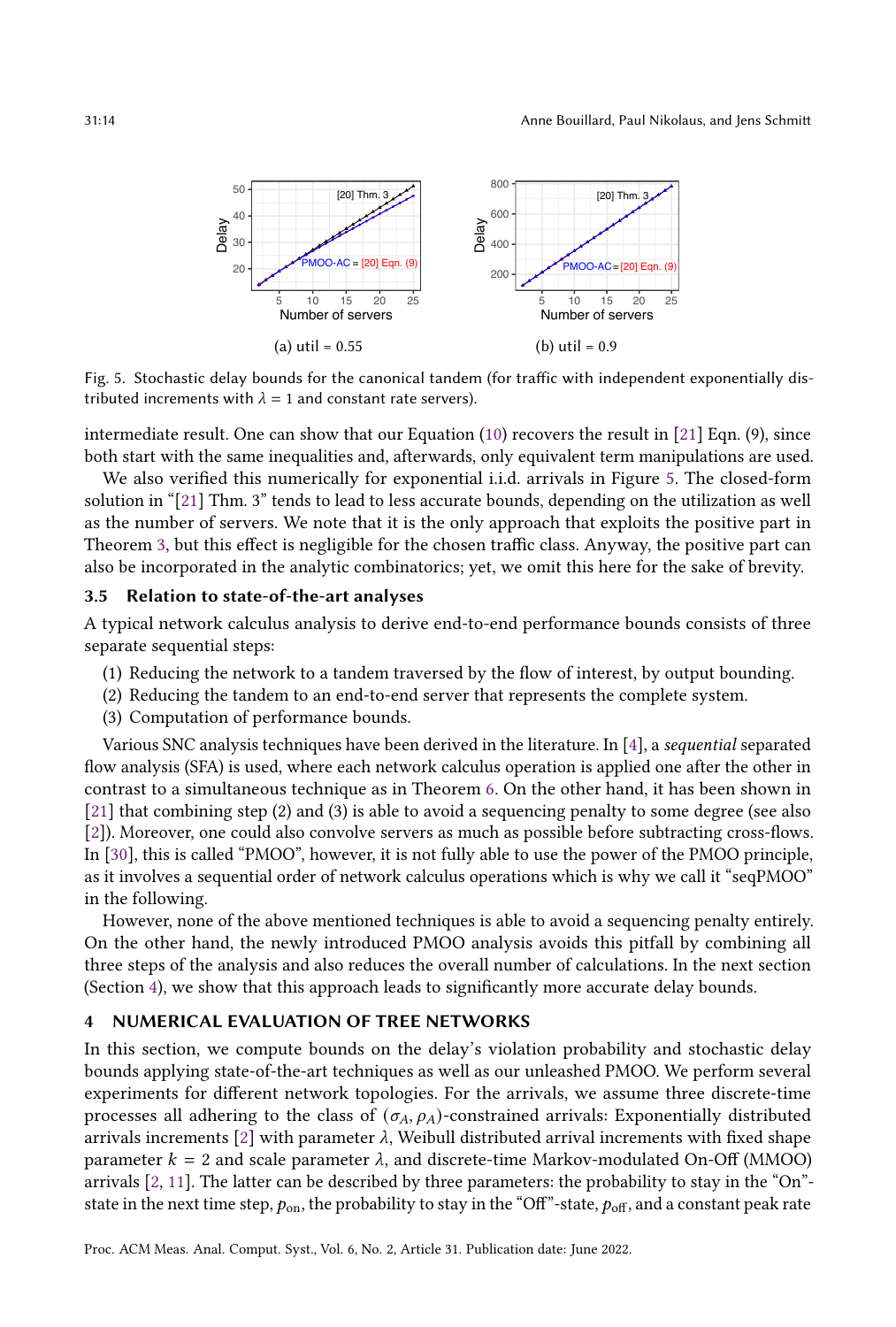$P$ , at which data is sent during the "On"-state. For the service, we always assume work-conserving S-servers with a constant rate.

## 4.1 Interleaved tandem

In our first numerical evaluation, we calculate stochastic delay bounds for a standard example in network calculus when PMOO effects shall be illustrated: the interleaved tandem network in Figures [3a.](#page-8-1) These are compared to simulation results. The "standard bound" consists of the minimum of the state-of-the-art techniques described in Section [3.5.](#page-13-2) They are then compared to our new analytic combinatorics based PMOO using two variants: The first, again based on Equation [\(10\)](#page-12-3), is called "PMOO-AC: General Bound" in this example. The second, "PMOO-AC: Explicit Bound" exploits that we choose all parameters such that the residual rates are distinct. Therefore, we can apply Equation [\(8\)](#page-12-4). In addition, we provide simulation results with respective pointwise 95%-confidence bands that are based on order statistics of a binomially distributed sample [\[26\]](#page-20-24) to see how the bounds relate to the empirical delay. The results are provided in Figure [6.](#page-14-1)

We observe that, while the PMOO-AC bounds lead to quite similar results, they both outperform the standard bound significantly. For example, for a delay violation probability of 10−<sup>3</sup> , the delay bound is improved from 28 to 18, and for a violation probability of 10−<sup>7</sup> , from 45 to 31. These examples indicate an improvement of more than 35%.

These positive results are mainly caused by the fact that the PMOO analysis is able to provide bounds without introducing any method-pertinent dependencies. The standard bound, in contrast, suffers from such a dependency in the calculation and, consequently, needs to apply Hölder's inequality. Furthermore, it also potentially loses accuracy due to the sequencing penalty.

In addition, we see that the gap between simulation results and bounds is considerably reduced and the scaling of the delay in the simulations is captured well (getting closer to single-node results again). Recalling that Figure [6a](#page-14-2) without the new bounds has been used in Section [1](#page-0-0) to illustrate that the known SNC gap will widen too much, we now provide a new prospect for this again.

#### <span id="page-14-0"></span>4.2 Extended interleaved tandem

In the next experiment, we generalize the case of an interleaved tandem by varying its lengths while keeping the interference structure (Figure [7\)](#page-15-0). Here, the standard bound only includes the sequential and simultaneous SFA approaches, as the number of possible (combinations of) network calculus operations in the seqPMOO grows exponentially with the number of servers and, therefore, is computationally prohibitive.

In Figure [8,](#page-15-1) we show stochastic delay bounds for a fixed violation probability of 10−<sup>6</sup> . While the standard bound explodes in the number of servers (we have only included the results from 3 to 5 servers), the new technique scales significantly better. This is mainly due to the fact that the SFA

<span id="page-14-2"></span><span id="page-14-1"></span>

Fig. 6. Delay bounds and simulations for the interleaved tandem with server rates  $C_1 = 2.5, C_2 = 3.0, C_3 = 2.0$ .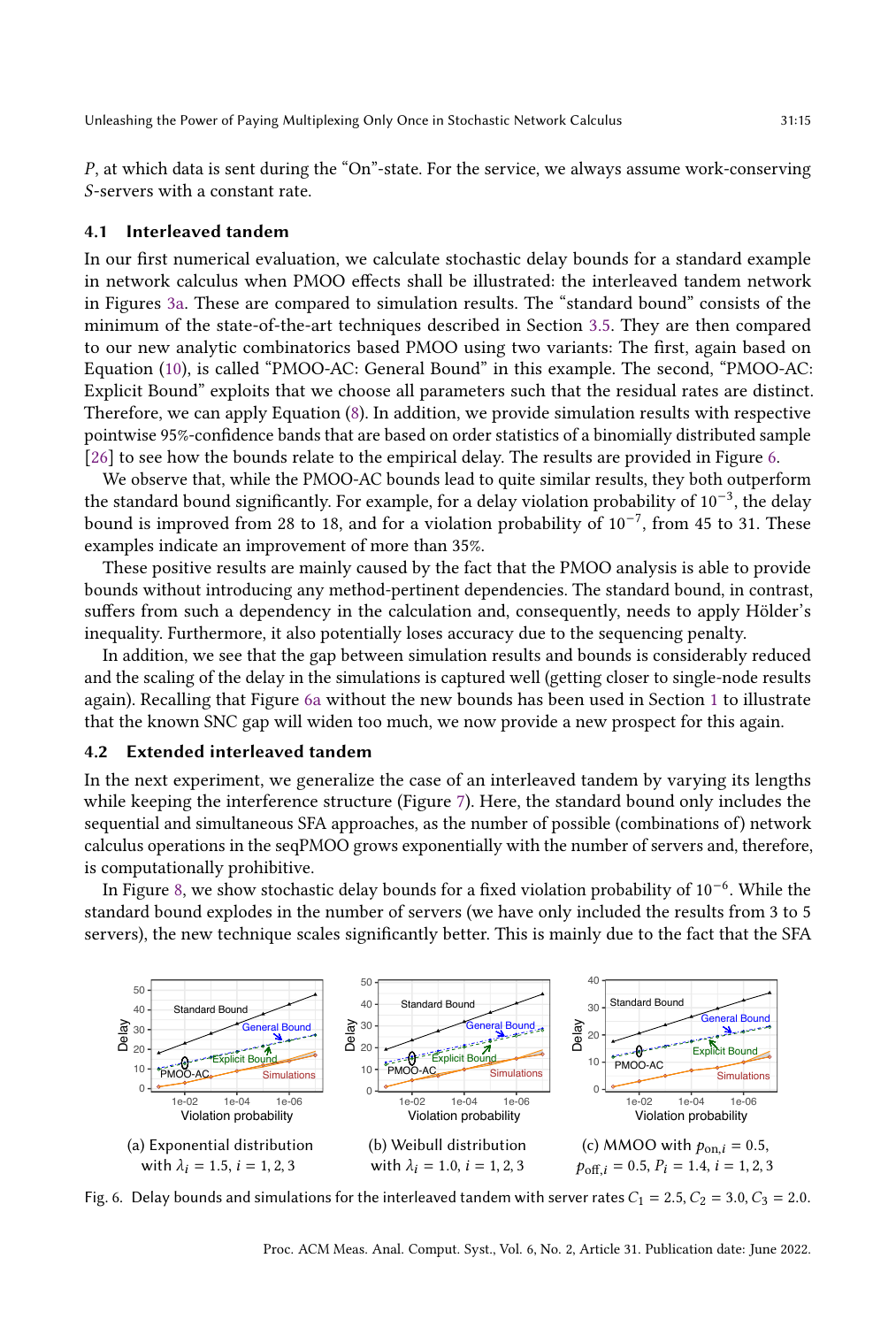<span id="page-15-1"></span><span id="page-15-0"></span>

Fig. 8. Delay bounds for the extended interleaved tandem with server rates  $C_i = 2.0$  for  $i = 1, ..., 12$ .

leads to the application of  $n - 1$  Hölder inequalities for an interleaved tandem of size  $n$ , whereas the new PMOO-AC does not incur any method-pertinent dependencies in the analysis of this topology.

Not only does this lead to tighter performance bounds, it also impacts runtimes significantly as it reduces an *n*-dimensional non-linear optimization problem (one  $\theta$  and  $n - 1$  Hölder parameters) to a [1](#page-15-2)-dimensional optimization problem.<sup>1</sup> Specifically, for the standard bound (in the case of MMOO arrivals), runtimes increase quickly from 5.2 seconds (3 servers) over 2 minutes (4 servers) to roughly 1.5 hours (5 servers). On the other hand, PMOO-AC took a maximum runtime of 0.46 seconds in the case of 12 servers.

#### 4.3 Case study: tree network

In Section [3.5,](#page-13-2) we explained that the PMOO-AC calculates performance bounds by combining all the steps of the analysis into a single large one. The following case study shall mainly investigate the benefit of this.

To that end, we consider the tree network in Figure [9.](#page-15-3) Standard SNC techniques first compute the output bounds of flows 3 and 4 at server 2 in order to compute the residual service at servers 3 and 4; this incurs again method-pertinent dependencies. The application of Theorem [6](#page-9-0) allows us to circumvent these dependencies. In contrast, state-of-the-art analysis using SFA needs three applications of Hölder's inequality and seqPMOO requires one, respectively.

The results are shown in Figure [10.](#page-16-1) Similar to the results for the interleaved tandem, we observe that the PMOO considerably improves the bound on the delay's violation probability. Again, we are able to achieve a similar scaling compared to the simulation results, in contrast to the standard bound. Further, while the state-of-the-art analysis requires an optimisation of up to 4 parameters (three Hölder and  $\theta$ ), the PMOO only has  $\theta$  to optimise, substantially improving the runtime.

<span id="page-15-3"></span><span id="page-15-2"></span><sup>1</sup>In our numerical experiments, we apply a grid search followed by a downhill simplex algorithm to optimise the parameters.



Fig. 9. Case study tree network.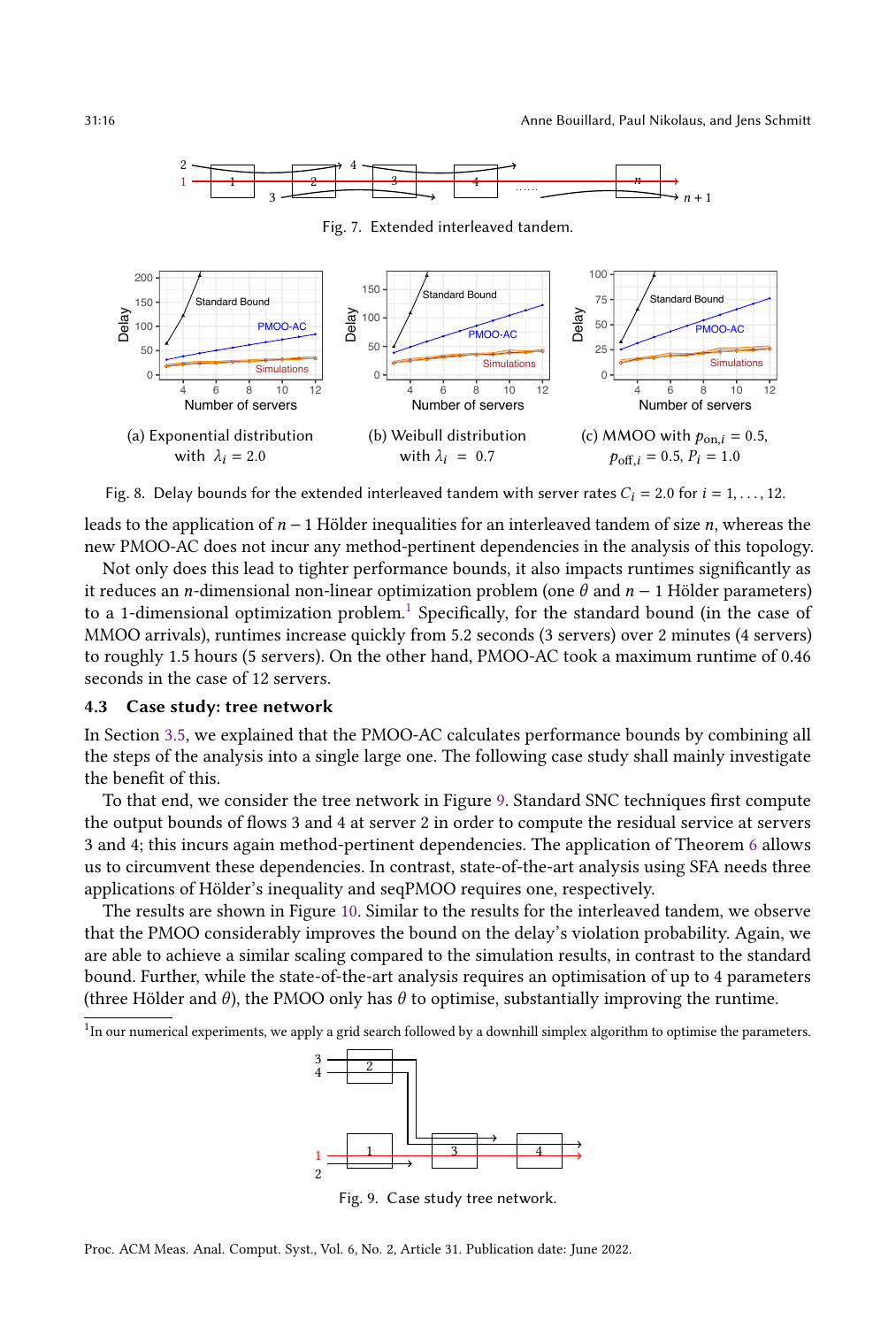<span id="page-16-1"></span>

Fig. 10. Delay bounds and simulations for the tree network with server rates  $C_i = 2.0, i = 1, \ldots, 4$ .

## <span id="page-16-0"></span>5 TOWARDS FEEDFORWARD NETWORK ANALYSIS UNDER PARTIAL DEPENDENCE

In previous sections, we focused on mutually independent flows and servers in tree-reducible networks. However, if we want to analyse general feedforward networks, rejoining flows eventually force us to deal with dependencies. As discussed in Section [3,](#page-7-0) in the presence of rejoining flows, the network will not be tree-reducible any longer. Thus, we cannot completely avoid method-pertinent dependencies using PMOO, but need to extend it to the partially dependent case.

As mentioned in Section [2,](#page-2-3) the use of Hölder's inequality allows us to calculate performance bounds also in the dependent case. Yet, as we discuss in this section, its number of applications as well as their induced inaccuracy can be influenced by the transformation to a tree-reducible network – our goal is to minimize the impact of Hölder's inequality on the performance bounds.

First, in Subsection [5.1,](#page-16-2) we extend PMOO under partial dependence; next, in Subsection [5.2,](#page-17-0) we apply this to the canonical example of rejoining flows: the "diamond network". Finally, in Subsection [5.3,](#page-18-0) we discuss how to extend these promising results to larger feedforward networks.

#### <span id="page-16-2"></span>5.1 End-to-end server and performance bounds

To deal with the partial dependency of random variables, we adapt the notion of dependency graph defined to prove the Lovász Local Lemma (see [\[28\]](#page-20-25), for instance). Let  $(X_h)_{h \in H}$  be a finite family of processes. In our case a process can be a service process  $S_i$  or an arrival process  $A_i$ . The dependency graph associated to  $(X_h)_{h \in H}$  is the graph whose vertices are the processes  $(X_h)_{h \in H}$  and process  $X_h$ is not adjacent with processes with which it is mutually independent. More precisely, if  $\Gamma(X_h)$  is the set of neighbours of  $X_h$ ,  $X_h$  is mutually independent of  $\{X_{h'} \mid X_{h'} \notin (\Gamma(X_h) \cup \{X_h\})\}$ .

Assume that the dependency graph contains K strongly connected components  $G_1, \ldots, G_K$ , and that for all  $h \in H$ , and for some  $\theta > 0$ ,  $\mathbb{E}[e^{\theta X_h(s_h,t_h)}] \leq e^{\theta \lambda_h(\theta,s_h,t_h)}$ . The following lemma shows how to use as few Hölder inequalities as possible.

<span id="page-16-3"></span>LEMMA 4. With the hypotheses and notations above, for positive  $(p_h)_{h \in H}$  such that  $\forall k \in \{1, \ldots, K\}$ ,  $\sum_{h \in G_k} \frac{1}{p_h} = 1$ ,

$$
\mathbb{E}\big[e^{\theta(\sum_{h\in H}X_h(s_h,t_h))}\big]\leq \prod_{h\in H}e^{\theta\lambda_h(p_h\theta,s_h,t_h)}.
$$

PROOF.

$$
\mathbb{E}\big[\prod_{h\in H}e^{\theta X_h(s_h,t_h)}\big]=\prod_{k=1}^K \mathbb{E}\big[\prod_{h\in G_k}e^{\theta X_h(s_h,t_h)}\big]\leq \prod_{k=1}^K \prod_{h\in G_k}(e^{p_h\theta\lambda_h(p_h\theta,s_h,t_h)})^{1/p_h}=\prod_{h\in H}e^{\theta\lambda_h(p_h\theta,s_h,t_h)}.
$$

The first equality is deduced from the dependency graph: we have mutual independence between families of processes of distinct connected components. The inequality is the application of the Hölder inequality inside the connected components, as well as the use of the MGF bounds.  $□$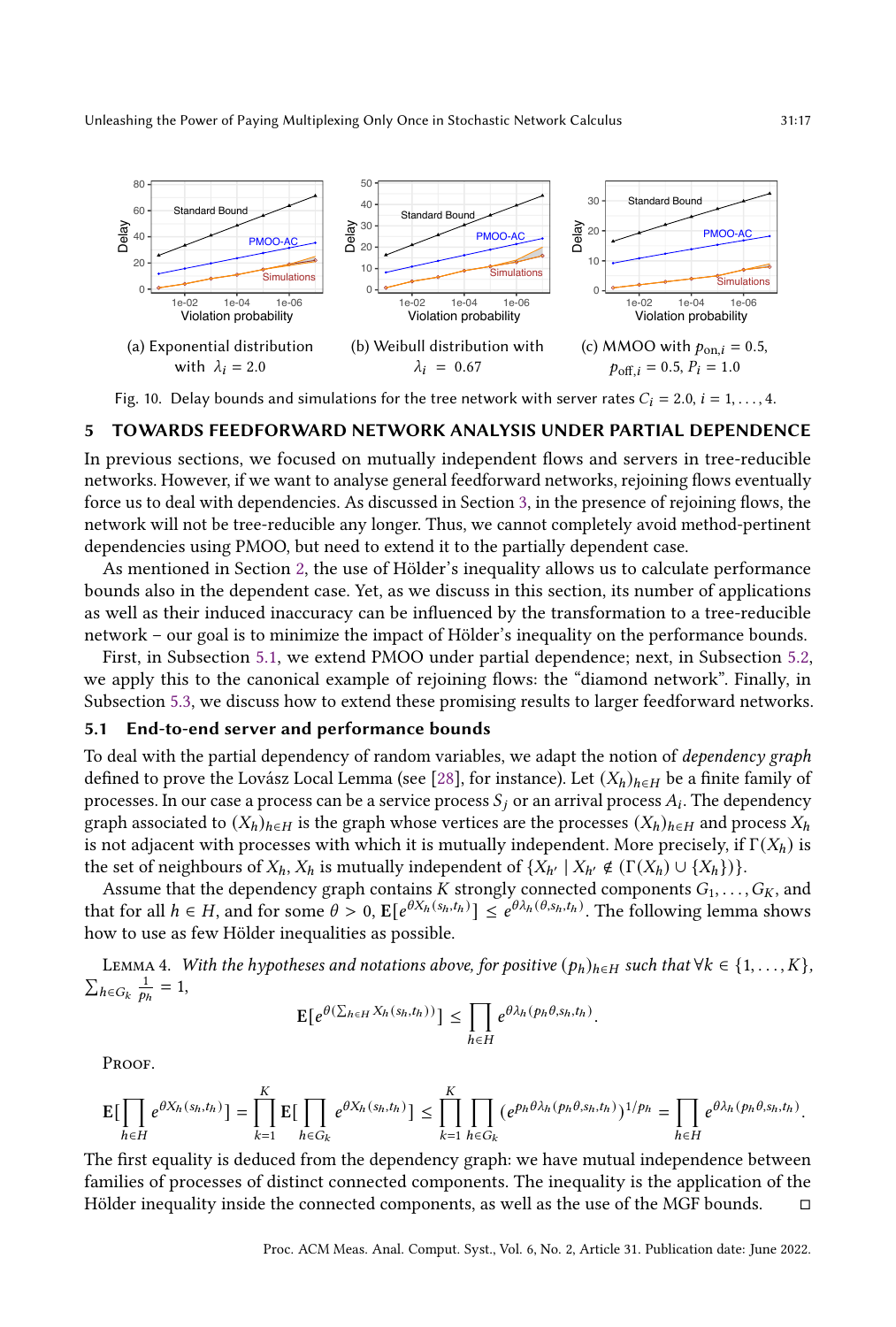We can now derive an end-to-end service for partially dependent servers and arrival processes.

<span id="page-17-1"></span>Theorem 10. The end-to-end service for flow 1 is bounded by the service bounding generating function

$$
F_{S_{e2e}}(\theta, (p_i), (q_j), z) = \frac{e^{\theta(\sum_{i\neq 1} \sigma_{A_i}(p_i\theta) + \sum_j \sigma_{S_j}(q_j\theta))}}{\prod_{j \notin \pi_1} (1 - e^{-\theta(\rho_{S_j}(q_j\theta) - \sum_{i\in j} \rho_{A_i}(p_i\theta)))}} \prod_{j \in \pi_1} \frac{1}{1 - e^{-\theta(\rho_{S_j}(q_j\theta) - \sum_{1 \neq i\in j} \rho_{A_i}(p_i\theta))} z},
$$

for all  $(p_i)$ ,  $(q_j)$  such that for all  $k \leq K$ ,  $\sum_{A_i \in G_k \setminus \{1\}} \frac{1}{p_i} + \sum_{S_j \in G_k} \frac{1}{q_j} = 1$ .

PROOF. The proof follows almost along the same lines as in Theorem [8.](#page-10-2) Lemma [4](#page-16-3) is used at Equation [\(6\)](#page-10-1). If  $X_h = A_i$ , we have  $s_h = t_{\pi_i(1)}$ ,  $t_h = t_{\pi_i(\ell_i)}$  and  $\lambda_h(\theta, s_h, t_h) = \sigma_{A_i}(\theta) + \rho_{A_i}(\theta)(t_h - s_h)$ . If  $X_h = S_j$ , we have  $s_h = t_j$ ,  $t_h = t_j$  and  $\lambda_h(\theta, s_h, t_h) = \sigma_{S_j}(\theta) - \rho_{S_j}(\theta)(t_h - s_h)$ .

This is straightforward if  $A_1$ 's connected component is a singleton:  $A_1$  is then mutually inde-pendent of all other processes and Lemmas [1](#page-5-1) and [2](#page-6-1) apply. If  $A_1$  is not mutually independent of all other processes, the end-to-end server and  $A_1$  are not independent. While a first solution is to apply again Hölder inequality, we propose to compute the bound directly. Instead of computing the end-to-end server first, we directly start with the delay expression from Theorem [6.](#page-9-0) The proofs use the same arguments as before, so we defer them to Appendix [C.](#page-24-0)

<span id="page-17-2"></span>THEOREM 11. With the same notations as above, for all  $(p_i)$ ,  $(q_j)$  such that for all  $k \le K$ ,  $\sum_{A_i \in G_k} \frac{1}{p_i}+1$  $\sum_{S_j \in G_k} \frac{1}{q_j} = 1$  and  $\theta \ge 0$  such that for all  $j \in \{1, ..., n\}$ ,  $\sum_{i \in j} \rho_{A_i}(p_i \theta) < \rho_{S_j}(q_j \theta)$ ,

(1) the departure process of flow 1 is bounded by the arrival bounding generating function

$$
F_{D_{e2e}}(\theta, (p_i), (q_j), z) = \frac{e^{\theta \sigma_{A_1}(p_1 \theta)} F_{S_{e2e}}(\theta, (p_i)_{i \neq 1}, (q_j), e^{\theta \rho_{A_1}(p_1 \theta)})}{1 - e^{\theta \rho_{A_1}(p_1 \theta)} z};
$$

(2) the delay of flow  $A_1$  is bounded by the generating function

$$
F_d(\theta, (p_i), (q_j), z) = \frac{e^{\theta(\sigma_{A_1}(p_1\theta) + \rho_{A_1}(p_1\theta))} F_{S_{e2e}}(\theta, (p_i)_{i\neq 1}, (q_j), e^{\theta \rho_{A_1}(p_1\theta)})}{1 - e^{-\theta \rho_{A_1}(p_1\theta)} z} - \frac{e^{\theta \sigma_{A_1}(p_1\theta)} z F_{S_{e2e}}(\theta, (p_i)_{i\neq 1}, (q_j), z)}{1 - e^{-\theta \rho_{A_1}(p_1\theta)} z}.
$$

#### <span id="page-17-0"></span>5.2 Case study: diamond network

Here, we consider the diamond network from Figure [11,](#page-18-1) where two originally independent flows separate and then rejoin. If we assume some kind of resource-sharing scheduling policy at server 0, then their outputs are dependent when interfering at server 3. This network is not tree-reducible.

5.2.1 Transformation into a tree-reducible network. A solution to transform this feedforward network into a tree-reducible network is the cutting of flows. If we are interested in the performance of flow 1, we can cut flow 2, either between servers 0 and 2 or between servers 2 and 3, as shown in Figure [12.](#page-18-2) Clearly, we obtain a tree-reducible network and can now apply Theorems [10](#page-17-1) and [11](#page-17-2) from the previous subsection.

The analysis of the two obtained networks follows similar lines, so let us focus on the transformation when flow 2 is cut between servers 2 and 3 (on the right of Figure [12\)](#page-18-2). A flow 2 ′′ is then created, and it stochastically depends on flow 1, flow 2, server 0 and server 2. Using the independence of these flows and servers and results from Section [3.3,](#page-11-1) we can compute a bounding generating function for the arrival process of flow 2 ′′:

$$
F_{A_{2''}}(\theta, z) = F_{D_2}(\theta, z) = \frac{e^{\theta(\sigma_{A_1}(\theta) + \sigma_{A_2}(\theta) + \sigma_{S_0}(\theta) + \sigma_{S_2}(\theta))}}{(1 - e^{-\theta(\rho_{S_0}(\theta) - \rho_{A_1}(\theta) - \rho_{A_2}(\theta))})(1 - e^{-\theta(\rho_{S_2}(\theta) - \rho_{A_2}(\theta))})}\frac{1}{1 - e^{\theta\rho_{A_2}(\theta)}z}.
$$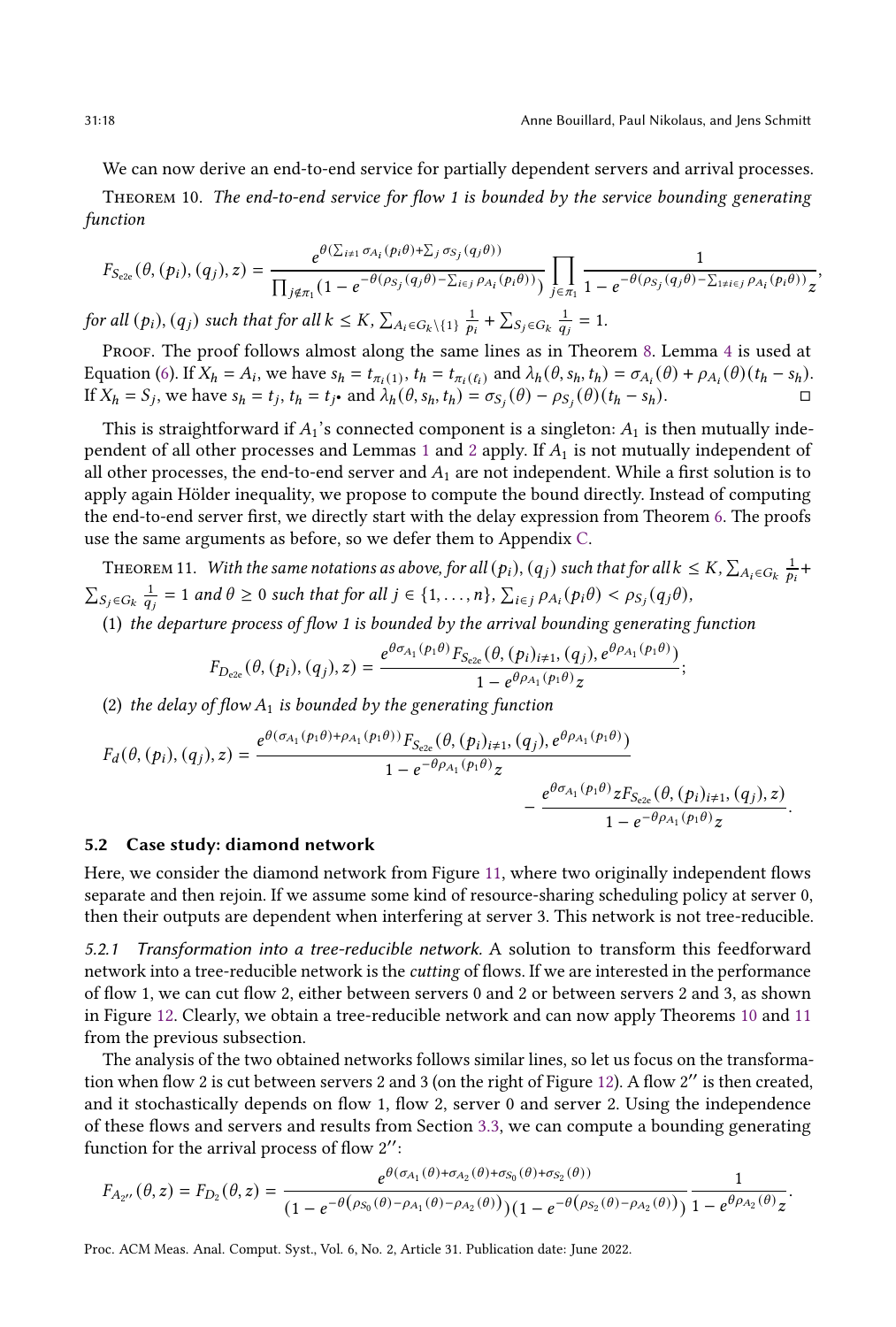

<span id="page-18-2"></span><span id="page-18-1"></span>

Fig. 12. Two possibilities for cutting flows to transform the diamond network into a tree-reducible network.

Now, when analysing flow 1, we do not need to consider server 2 (a simple case of tree reduction). The dependency graph of the processes has one non-trivial connected component  $\{A_1, A_2, A_{2}, \ldots, S_0\}$ and the other components  $\{S_1\}$  and  $\{S_3\}$  are singletons. In the last step, in order to compute the performance bounds for flow 1, we first obtain the bounding generating function of the end-to-end service with Theorem [10:](#page-17-1)

$$
F_{S_{e2e}}(\theta, z) = \frac{e^{\theta(\sigma_{A_1}(p_{2''}\theta) + \sigma_{A_2}(p_2\theta) + \sigma_{A_2}(p_{2''}\theta) + \sigma_{S_0}(q_0\theta) + \sigma_{S_0}(p_{2''}\theta) + \sigma_{S_1}(\theta) + \sigma_{S_2}(p_{2''}\theta) + \sigma_{S_3}(\theta))}}{(1 - e^{-p_{2''}\theta(p_{S_0}(p_{2''}\theta) - \rho_{A_1}(p_{2''}\theta) - \rho_{A_2}(p_{2''}\theta))})\frac{1}{p_{2''}}(1 - e^{-p_{2''}\theta(p_{S_2}(p_{2''}\theta) - \rho_{A_2}(p_{2''}\theta))})\frac{1}{p_{2''}}}{1 - e^{-\theta(p_{S_0}(q_0\theta) - \rho_{A_2}(p_2\theta))}z)(1 - e^{-\theta p_{S_1}(\theta)}z)(1 - e^{-\theta(p_{S_3}(\theta) - \rho_{A_2}(p_{2''}\theta))}z)}.
$$

Theorem [11](#page-17-2) can now be applied to compute, for instance, the delay violation probability with the relation  $1/p_1 + 1/p_2 + 1/p_{2''} + 1/q_0 = 1$ .

5.2.2 Numerical evaluation. Here, we provide some numerical results for delay bounds for the diamond network from Figure [11.](#page-18-1) We compare a sequential analysis, representing the state of the art, with the aforementioned cutting technique to enable the PMOO analysis; simulation results are provided as well. The results are displayed in Figure [13.](#page-19-0)

We can observe that both cuts followed by PMOO-AC calculations lead to significantly tighter delay bounds than the standard approach. To be precise, for a violation probability of 10<sup>-6</sup> the cut between servers 2 and 3 (called Cut (2,3) in Figure [13\)](#page-19-0) as well as Cut (0,2) lead to a delay bound of 14, while the standard bound results in 27. Moreover, the cutting-based PMOO-AC is able to capture almost the same scaling as the simulations, which is in clear contrast to the standard bound. It is striking that the gap to the simulation does not increase significantly compared to the independent case, despite the application of Hölder's inequality. This indicates that the inaccuracy induced by Hölder's inequality cannot only be assessed by the number of its applications, but requires a detailed look at the dependency structure.

#### <span id="page-18-0"></span>5.3 Discussion

In this section, we have compared state-of-the-art bounds with our new results for a canonical network with rejoining flows; here are only two options to cut the network, leading to almost the same bounds. While the cutting technique can generally be applied in larger networks, it may no longer be an option to simply try all (combinations of) cuts as these generally grow exponentially in the size of the network. A clever search for "good" cuts is conceivable – similar to advanced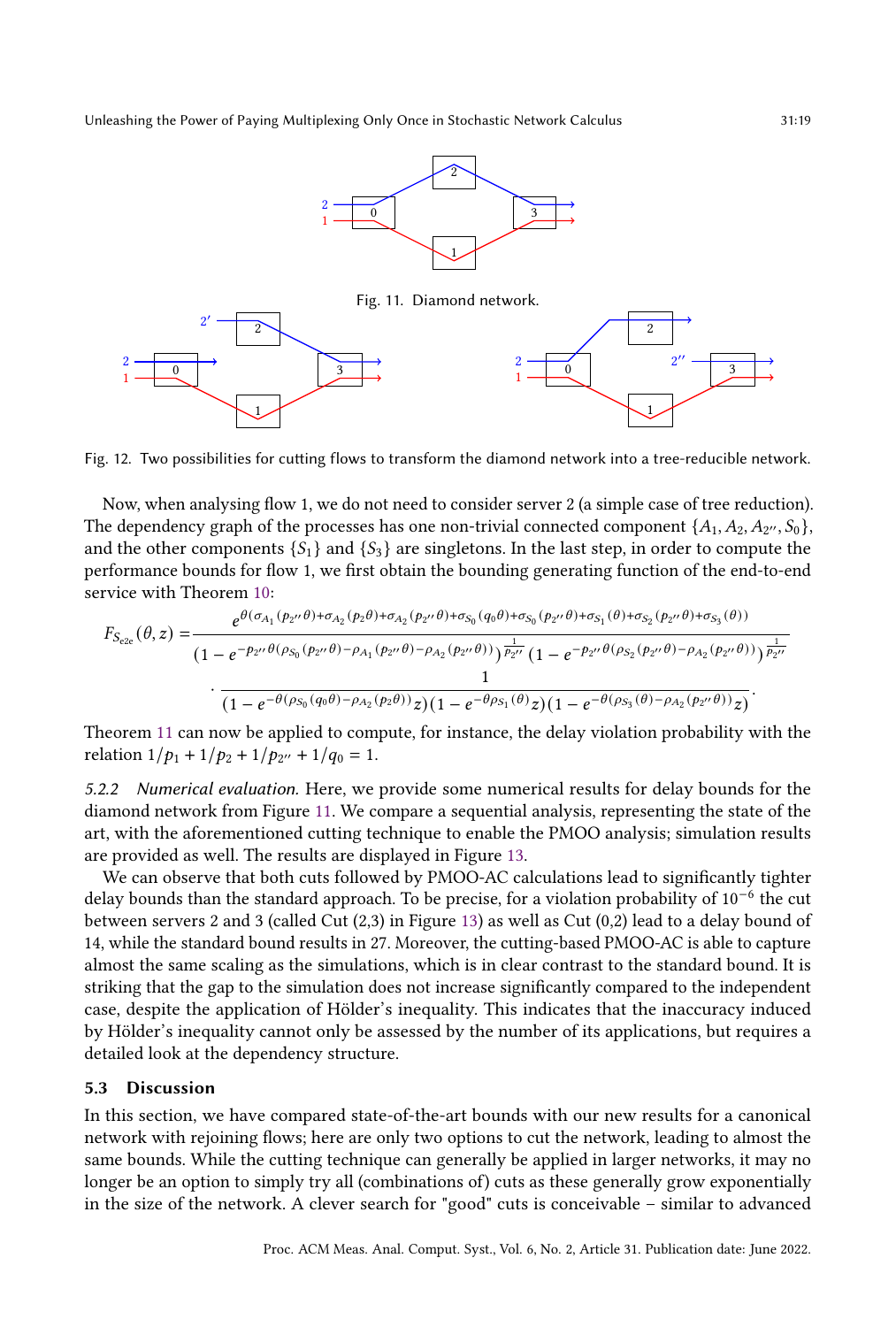<span id="page-19-0"></span>

Fig. 13. Delay bounds and simulations for the diamond network with server rates  $C_i = 2.0$  for  $i = 1, \ldots, 4$ .

network analysis techniques in deterministic network calculus, for instance using machine learning techniques as in [\[24\]](#page-20-26) – but left for future work. We also remark that besides cutting other approaches exist to transform a general feedforward network into a tree-reducible one such as "unfolding" [\[5\]](#page-20-27). Unfolding achieves tree-reducibility by "cloning" the server at which the rejoining flows had joined first such that their dependent characteristic is preserved. Details with respect to the bounding generating function and the analysis can be found in [\[9\]](#page-20-28). For the diamond network, cutting actually outperformed unfolding. Yet, in larger networks, the situation is unclear. The diamond network is also considered in [\[31\]](#page-21-8). There, it is conjectured that the dependence of the rejoining flows could be upper bounded by the independent case. This could potentially play a major role in dealing with dependence. Again, we leave this for future work.

In conclusion, it is clear that, while we have "opened the door" for an accurate and efficient SNC analysis of general feedforward networks, there is now a "large room" to explore for future work.

## 6 CONCLUSION

We have presented a new network analysis method that unleashes the power of the pay multiplexing only once (PMOO) principle in the stochastic network calculus. Based on this method, we applied techniques from analytic combinatorics to keep bounds accurate even in rather complex scenarios. Equipped with this, it is now possible to calculate rigorous probabilistic performance bounds for tree-reducible networks without incurring any method-pertinent stochastic dependencies. In numerical evaluations, we observed that we are largely successful in not widening the known simulation-calculation gap further, and, at least, closely capture the scaling of the performance bounds. We have also made a promising step towards a stochastic network calculus analysis of general feed-forward networks laying the foundation to reuse the PMOO as much as possible.

While our method can benefit from improvements based on a preliminary network transformation (e.g. flow prolongation [\[30\]](#page-20-23)) at no cost, we believe it can also exploit other recent techniques such as the ℎ-mitigators, which were successfully applied to sink-tree networks in [\[32\]](#page-21-9). As discussed at the end of Section [5,](#page-16-0) for future work it is very promising to invest more effort in good strategies for the transformation of large general feedforward networks into tree-reducible ones. More disruptively, the PMOO method could also be a first step to enable martingale techniques (as in [\[13,](#page-20-11) [33\]](#page-21-1)) in the end-to-end analysis, in order to completely close the simulation-calculation gap.

## ACKNOWLEDGMENTS

We thank the anonymous reviewers and our shepherd Mark S. Squillante for their insightful feedback and guidance. This work was partially supported by Huawei Technologies Co., Ltd.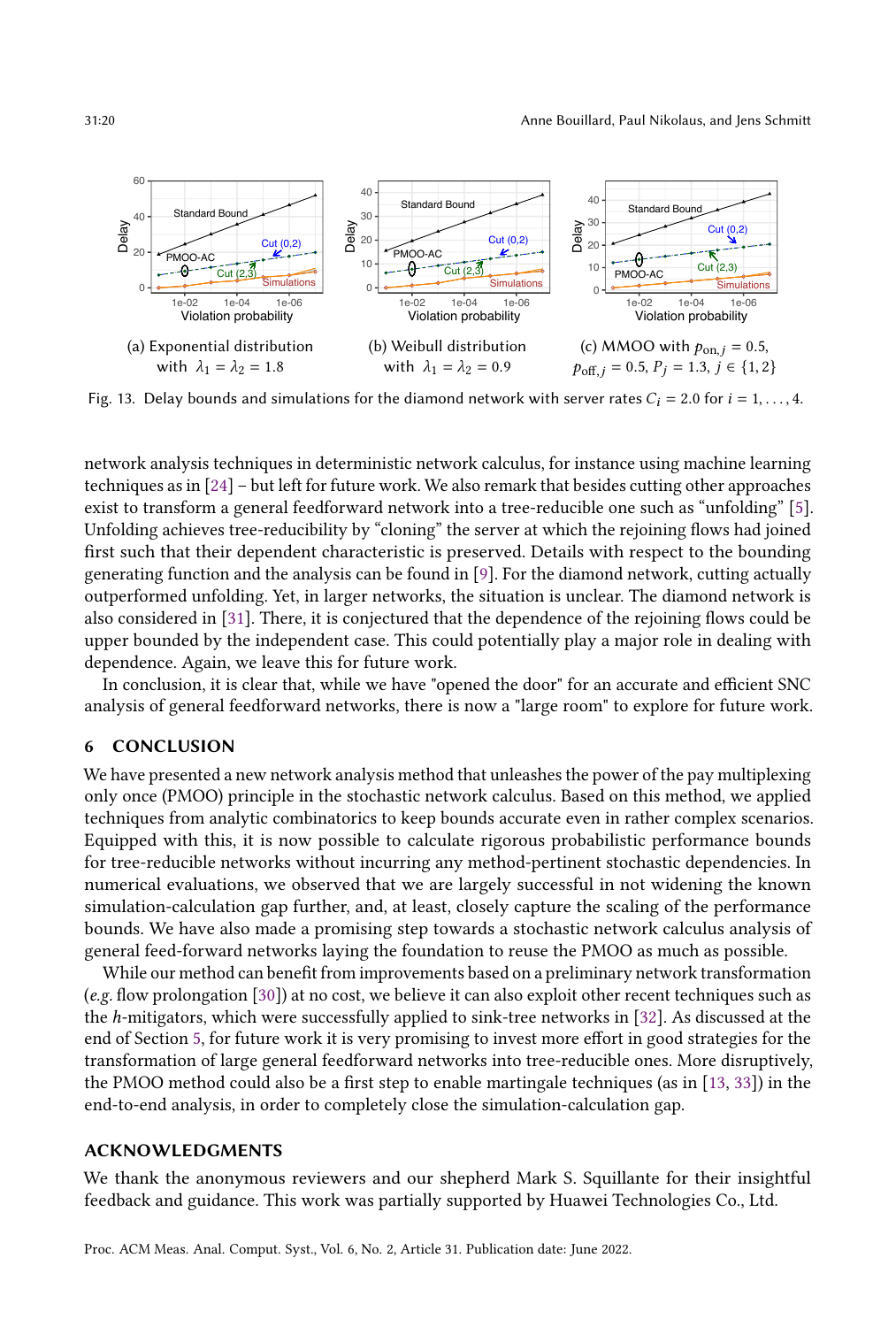### REFERENCES

- <span id="page-20-4"></span>[1] François Baccelli, Guy Cohen, Geert Jan Olsder, and Jean-Pierre Quadrat. 1992. Synchronization and linearity: an algebra for discrete event systems. John Wiley & Sons Ltd.
- <span id="page-20-21"></span>[2] Michael A Beck. 2016. Advances in Theory and Applicability of Stochastic Network Calculus. Ph. D. Dissertation. TU Kaiserslautern.
- <span id="page-20-20"></span>[3] Michael A. Beck and Jens Schmitt. 2012. On the Calculation of Sample-Path Backlog Bounds in Queueing Systems over Finite Time Horizons. Technical Report. University of Kaiserslautern, Germany.
- <span id="page-20-22"></span>[4] Michael A. Beck and Jens Schmitt. 2013. The DISCO Stochastic Network Calculator Version 1.0 - When Waiting Comes to an End. In Proc. 7th International Conference on Performance Evaluation Methodologies and Tools (VALUETOOLS'13).
- <span id="page-20-27"></span>[5] Anne Bouillard. 2022. Trade-off between accuracy and tractability of network calculus in FIFO networks. Performance Evaluation 153 (2022), 102250.
- <span id="page-20-16"></span>[6] Anne Bouillard, Marc Boyer, and Euriell Le Corronc. 2018. Deterministic Network Calculus: From Theory to Practical Implementation. John Wiley & Sons.
- <span id="page-20-19"></span>[7] Anne Bouillard, Céline Comte, Élie de Panafieu, and Fabien Mathieu. 2018. Of Kernels and Queues: when network calculus meets analytic combinatorics. In 2018 30th International Teletraffic Congress (ITC 30). 49–54.
- <span id="page-20-13"></span>[8] Anne Bouillard, Bruno Gaujal, Sébastien Lagrange, and Eric Thierry. 2008. Optimal routing for end-to-end guarantees using network calculus. Performance Evaluation 65, 11-12 (2008), 883–906.
- <span id="page-20-28"></span>[9] Anne Bouillard, Paul Nikolaus, and Jens Schmitt. 2021. Fully Unleashing the Power of Paying Multiplexing Only Once in Stochastic Network Calculus. arXiv[:2104.14215](https://arxiv.org/abs/2104.14215) [cs.PF]
- <span id="page-20-1"></span>[10] Hugh Boyes, Bil Hallaq, Joe Cunningham, and Tim Watson. 2018. The industrial internet of things (IIoT): An analysis framework. Computers in Industry 101 (2018), 1–12.
- <span id="page-20-5"></span>[11] Cheng-Shang Chang. 2000. Performance guarantees in communication networks. Springer-Verlag, London.
- <span id="page-20-6"></span>[12] Florin Ciucu, Almut Burchard, and Jörg Liebeherr. 2006. Scaling properties of statistical end-to-end bounds in the network calculus. IEEE/ACM Transactions on Networking (ToN) 14, 6 (2006), 2300–2312.
- <span id="page-20-11"></span>[13] Florin Ciucu, Felix Poloczek, and Jens Schmitt. 2014. Sharp Per-Flow Delay Bounds for Bursty Arrivals: The Case of FIFO, SP, and EDF Scheduling. In Proc. IEEE International Conference on Computer Communications (INFOCOM'14).
- <span id="page-20-7"></span>[14] Florin Ciucu and Jens Schmitt. 2012. Perspectives on Network Calculus – No Free Lunch, But Still Good Value. In Proc. ACM Conf. on Applications, Technologies, Architectures, and Protocols for Computer Commun. (SIGCOMM'12). 311–322.
- <span id="page-20-2"></span>[15] Rene L Cruz. 1991. A calculus for network delay, part I: Network elements in isolation. IEEE Transactions on information theory 37, 1 (1991), 114–131.
- <span id="page-20-3"></span>[16] Rene L Cruz. 1991. A calculus for network delay, part II: Network analysis. IEEE Transactions on information theory 37, 1 (1991), 132–141.
- <span id="page-20-10"></span>[17] Rene L Cruz. 1996. Quality of service management in integrated services networks. In Proc. Semi-Annual Research Review, CWC. 4–5.
- <span id="page-20-29"></span>[18] Feng-Cheng Chang. 1973. Recursive formulas for the partial fraction expansion of a rational function with multiple poles. Proc. IEEE 61, 8 (1973), 1139–1140.
- <span id="page-20-0"></span>[19] Gerhard Paul Fettweis. 2014. The tactile internet: Applications and challenges. IEEE Vehicular Technology Magazine 9, 1 (2014), 64–70.
- <span id="page-20-14"></span>[20] Markus Fidler. 2003. Extending the network calculus pay bursts only once principle to aggregate scheduling. In International Workshop on Quality of Service in Multiservice IP Networks. Springer, 19–34.
- <span id="page-20-8"></span>[21] Markus Fidler. 2006. An end-to-end probabilistic network calculus with moment generating functions. In Proc. IEEE IWQoS'06. 261–270.
- <span id="page-20-17"></span>[22] Philippe Flajolet and Fabrice Guillemin. 2000. The formal theory of birth-and-death processes, lattice path combinatorics and continued fractions. Advances in Applied Probability 32, 3 (2000), 750–778. <https://doi.org/10.1239/aap/1013540243>
- <span id="page-20-15"></span>[23] Philippe Flajolet and Robert Sedgewick. 2009. Analytic combinatorics. Cambridge University Press.
- <span id="page-20-26"></span>[24] Fabien Geyer and Steffen Bondorf. 2019. DeepTMA: Predicting effective contention models for network calculus using graph neural networks. In Proc. IEEE International Conference on Computer Communications (INFOCOM'19). 1009–1017.
- <span id="page-20-18"></span>[25] Fabrice Guillemin and Didier Pinchon. 2004. Analysis of generalized processor-sharing systems with two classes of customers and exponential services. Journal of Applied Probability 41 (09 2004).
- <span id="page-20-24"></span>[26] Gerald J Hahn and William Q Meeker. 2011. Statistical intervals: a guide for practitioners. Vol. 92. John Wiley & Sons.
- <span id="page-20-9"></span>[27] Yuming Jiang and Yong Liu. 2008. Stochastic network calculus. Vol. 1. Springer.
- <span id="page-20-25"></span>[28] Michael Mitzenmacher and Eli Upfal. 2005. Probability and Computing: Randomized Algorithms and Probabilistic Analysis. Cambridge University Press.
- <span id="page-20-12"></span>[29] Paul Nikolaus and Jens Schmitt. 2017. On Per-Flow Delay Bounds in Tandem Queues under (In)Dependent Arrivals. In Proc. 16th IFIP Networking Conference (NETWORKING'17). 1–9.
- <span id="page-20-23"></span>[30] Paul Nikolaus and Jens Schmitt. 2020. Improving Delay Bounds in the Stochastic Network Calculus by Using Less Stochastic Inequalities. In Proc. 13th EAI International Conference on Performance Evaluation Methodologies and Tools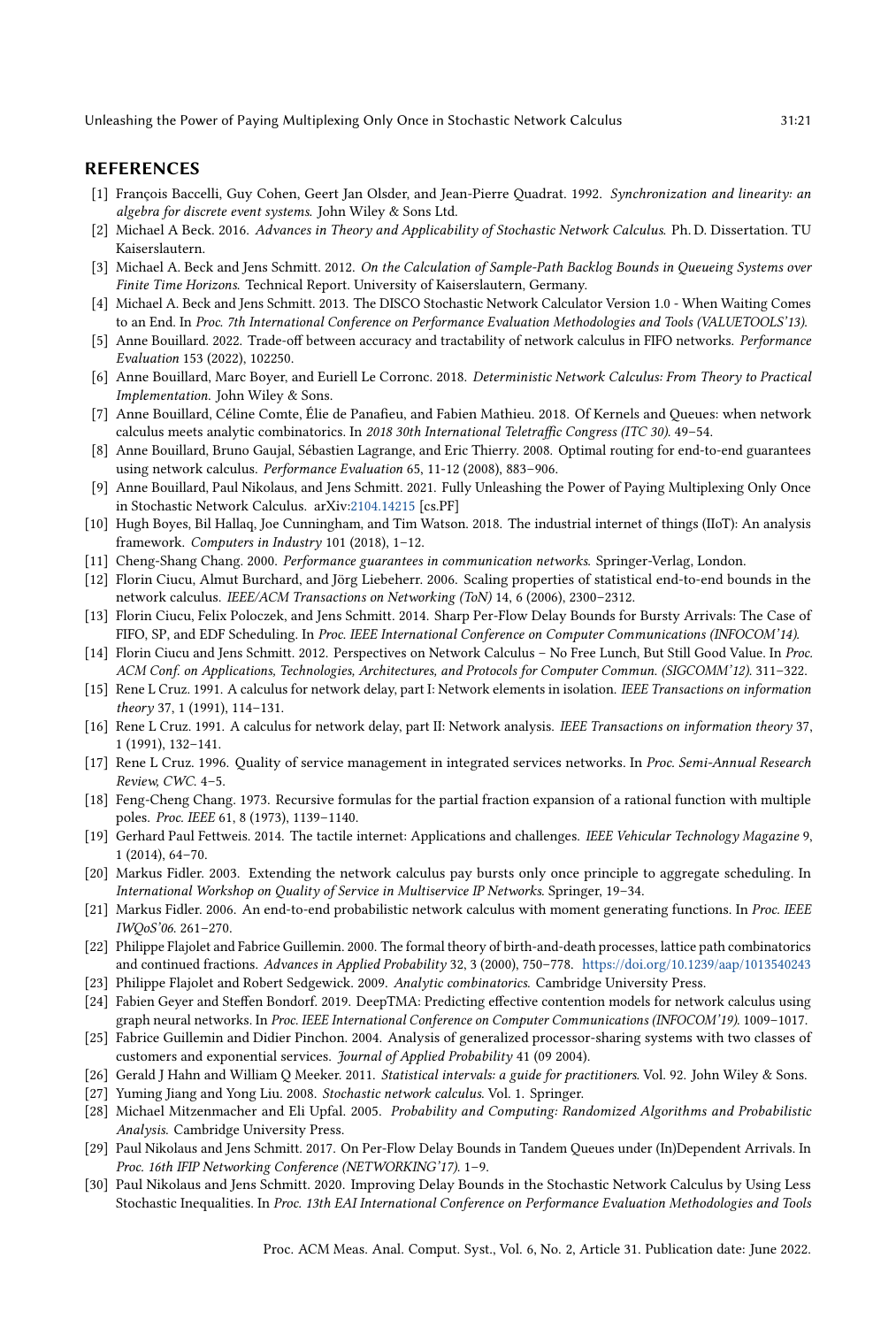(VALUETOOLS'20). 96–103.

- <span id="page-21-8"></span>[31] Paul Nikolaus, Jens Schmitt, and Florin Ciucu. 2019. Dealing with Dependence in Stochastic Network Calculus – Using Independence as a Bound. In Proc. International Conference on Analytical and Stochastic Modeling Techniques and Applications (ASMTA'19). Springer.
- <span id="page-21-9"></span>[32] Paul Nikolaus, Jens B. Schmitt, and Malte Schütze. 2019. h-Mitigators: Improving your stochastic network calculus output bounds. Computer Communications 144 (2019), 188–197.
- <span id="page-21-1"></span>[33] Felix Poloczek and Florin Ciucu. 2014. Scheduling analysis with martingales. Performance Evaluation 79 (2014), 56 – 72. Special Issue: Performance 2014.
- <span id="page-21-0"></span>[34] Amr Rizk and Markus Fidler. 2011. Leveraging statistical multiplexing gains in single-and multi-hop networks. In Proc. IEEE International Workshop on Quality of Service (IWQoS'17). 1–9.
- <span id="page-21-3"></span>[35] Jens Schmitt and Frank A. Zdarsky. 2006. The DISCO Network Calculator - A Toolbox for Worst Case Analysis. In Proceedings of the First International Conference on Performance Evaluation Methodologies and Tools (VALUETOOLS'06).
- <span id="page-21-4"></span>[36] Jens Schmitt, Frank A Zdarsky, and Ivan Martinovic. 2008. Improving Performance Bounds in Feed-Forward Networks by Paying Multiplexing Only Once. In Proc. GI/ITG Conference on Measurement, Modeling, and Evaluation of Computer and Communication Systems (MMB'08). 1–15.
- <span id="page-21-7"></span>[37] The Sage Developers. 2020. SageMath, the Sage Mathematics Software System (Version 9.2). https://www.sagemath.org.
- <span id="page-21-2"></span>[38] Timothy Zhu, Daniel S Berger, and Mor Harchol-Balter. 2016. SNC-Meister: Admitting More Tenants with Tail Latency SLOs. In Proc. ACM Symposium on Cloud Computing (SoCC'16). 374–387.

## A ADDITIONAL PROOFS OF SECTION [2](#page-2-3)

<span id="page-21-5"></span>A.1 Proof of Equation [\(3\)](#page-4-3)

$$
G(z) = \sum_{n=0}^{\infty} (\sum_{m=n}^{\infty} f_m) z^n = \sum_{n=0}^{\infty} (\sum_{m=0}^{\infty} f_m) z^n - \sum_{n=0}^{\infty} (\sum_{m=0}^{n-1} f_m) z^n
$$
  
=  $F(1) \sum_{n=0}^{\infty} z^n - \sum_{n=1}^{\infty} (\sum_{m=0}^{n-1} f_m) z^n = \frac{F(1)}{1-z} - z \sum_{n=0}^{\infty} (\sum_{m=0}^{n} f_m) z^n$   
=  $\frac{F(1)}{1-z} - z \sum_{n=0}^{\infty} (\sum_{m=0}^{n} f_m z^m z^{n-m}) = \frac{F(1)}{1-z} - z \sum_{m=0}^{\infty} (f_m z^m \sum_{n=m}^{\infty} z^{n-m})$   
=  $\frac{F(1)}{1-z} - z \frac{F(z)}{1-z} = \frac{F(1) - zF(z)}{1-z}.$ 

#### <span id="page-21-6"></span>A.2 Proof of Lemma [2](#page-6-1)

As  $F_A(\theta, z)$  is a geometric series, we have  $[z^{n+m}]F_A(\theta, z) = e^{\theta \rho_A(\theta) m} [z^n] F_A(\theta, z)$ . Let us denote  $d(t)$  the delay at time t. We have for all  $T > 0$ ,

$$
P(d(t) \ge T) = P(A(0, t) > D(0, t + T - 1))
$$
  
\n
$$
\le P(\exists s \le t, A(s, t) > S(s, t + T - 1))
$$
  
\n
$$
\le \sum_{0 \le s \le t} P(A(s, t) > S(s, t + T - 1))
$$
  
\n
$$
\le \sum_{0 \le s \le t-1} E[e^{\theta(A(s, t) - S(s, t + T - 1)})]
$$
  
\n
$$
= \sum_{0 \le s \le t-1} E[e^{\theta A(s, t)}]E[e^{-\theta S(s, t + T - 1)}]
$$
  
\n
$$
\le \sum_{0 \le s \le t-1} [z^{t-s}]F_A(\theta, z) \cdot [z^{t-s+T-1}]F_S(\theta, z)
$$
  
\n
$$
\le \sum_{u>0} [z^u]F_A(\theta, z) \cdot [z^{u+T-1}]F_S(\theta, z)
$$
  
\n
$$
(u \leftarrow t - s)
$$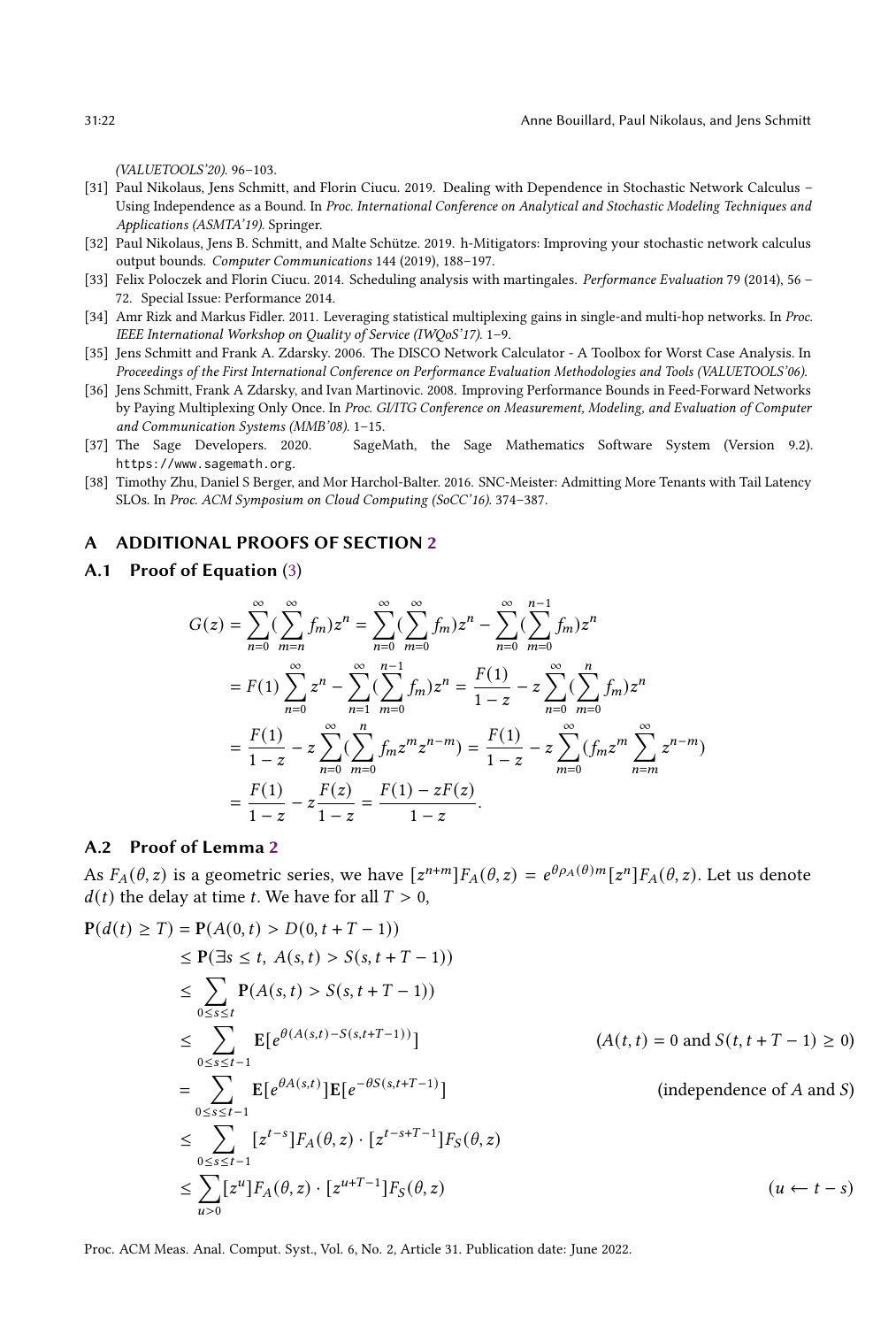$$
= e^{-\theta \rho_A(\theta)(T-1)} \sum_{u>0} [z^{u+T-1}] F_A(\theta, z) \cdot [z^{u+T-1}] F_S(\theta, z)
$$
  
= 
$$
e^{-\theta \rho_A(\theta)(T-1)} \sum_{u \ge T} [z^u] F_A(\theta, z) \cdot [z^u] F_S(\theta, z).
$$
 (11)

We recognize the sum of the last terms of a Hadamard product in the right-hand term. Let  $h_u =$  $[z^u]F_A(\theta, z) \cdot [z^u]F_S(\theta, z)$  and  $h'_u = \sum_{u \geq T} h_u$ . Let  $H(z)$  and  $H'(z)$  be their corresponding generating functions. In particular, we have  $H(z) = e^{\theta \sigma_A(\theta)} F_S(\theta, e^{\theta \rho_A(\theta)} z)$ . Now,

$$
\mathbf{P}(d(t) \geq T) \leq e^{-\theta \rho_A(\theta)(T-1)} \left[z^T\right] H'(z),
$$

and we recognize again a Hadamard product of a geometric series and  $H'$ , and use Equation [\(3\)](#page-4-3) to obtain

$$
F_d(z) = e^{\theta \rho_A(\theta)} H'(e^{-\theta \rho_A(\theta)} z) = e^{\theta \rho_A(\theta)} \frac{H(1) - e^{-\theta \rho_A(\theta)} z H(e^{-\theta \rho_A(\theta)} z)}{1 - e^{-\theta \rho_A(\theta)} z}
$$
  
=  $e^{\theta(\sigma_A(\theta) + \rho_A(\theta))} \frac{F_S(\theta, e^{\theta \rho_A(\theta)}) - e^{-\theta \rho_A(\theta)} z F_S(\theta, z)}{1 - e^{-\theta \rho_A(\theta)} z}.$ 

## B PROOFS AND COMPUTATIONS OF SECTION [3](#page-7-0)

## <span id="page-22-0"></span>B.1 Proof of Corollary [2](#page-11-0)

It suffices to prove that for all  $t \in \mathbb{N}$ ,  $[z^t]F_{S_{e2e}}(\theta, z) \leq [z^t]G(\theta, z)$ . For all  $t \in \mathbb{N}$ ,

$$
[zt]F_{S_{e2e}}(\theta, z) = e^{\theta \sigma_{S_{e2e}}(\theta)} \sum_{u_1 + ... + u_n = t} \prod_{j=1}^n e^{-\theta \rho'_j(\theta)u_j}
$$
  
\n
$$
= e^{\theta \sigma_{S_{e2e}}(\theta)} e^{-\theta \rho'_1(\theta)t} \sum_{u_1 + ... + u_n = t} \prod_{j=1}^n e^{-\theta(\rho'_j(\theta) - \rho'_1(\theta))u_j}
$$
  
\n
$$
= e^{\theta \sigma_{S_{e2e}}(\theta)} e^{-\theta \rho'_1(\theta)t} \sum_{s_1 + s_2 = t} \left( \sum_{u_1 + ... + u_k = s_1} 1 \right)
$$
  
\n
$$
\cdot \left( \sum_{u_{k+1} + ... + u_n = s_2} \prod_{j=k+1}^n e^{-\theta(\rho'_j(\theta) - \rho'_1(\theta))u_j} \right)
$$
  
\n
$$
= e^{\theta \sigma_{S_{e2e}}(\theta)} e^{-\theta \rho'_1(\theta)t} \sum_{s_1 + s_2 = t} {s_1 + k - 1 \choose k - 1}
$$
  
\n
$$
\cdot \left( \sum_{u_{k+1} + ... + u_n = s_2} \prod_{j=k+1}^n e^{-\theta(\rho'_j(\theta) - \rho'_1(\theta))u_j} \right)
$$
  
\n
$$
\leq e^{\theta \sigma_{S_{e2e}}(\theta)} e^{-\theta \rho'_1(\theta)t} {t + k - 1 \choose k - 1} \left( \sum_{u_{k+1} + ... + u_n \leq t} \prod_{j=k+1}^n e^{-\theta(\rho'_j(\theta) - \rho'_1(\theta))u_j} \right)
$$
  
\n
$$
\leq e^{\theta \sigma_{S_{e2e}}(\theta)} e^{-\theta \rho'_1(\theta)t} {t + k - 1 \choose k - 1} \prod_{j=k+1}^n \frac{1}{1 - e^{-\theta(\rho'_j(\theta) - \rho'_1(\theta))}} = [zt]G(\theta, z).
$$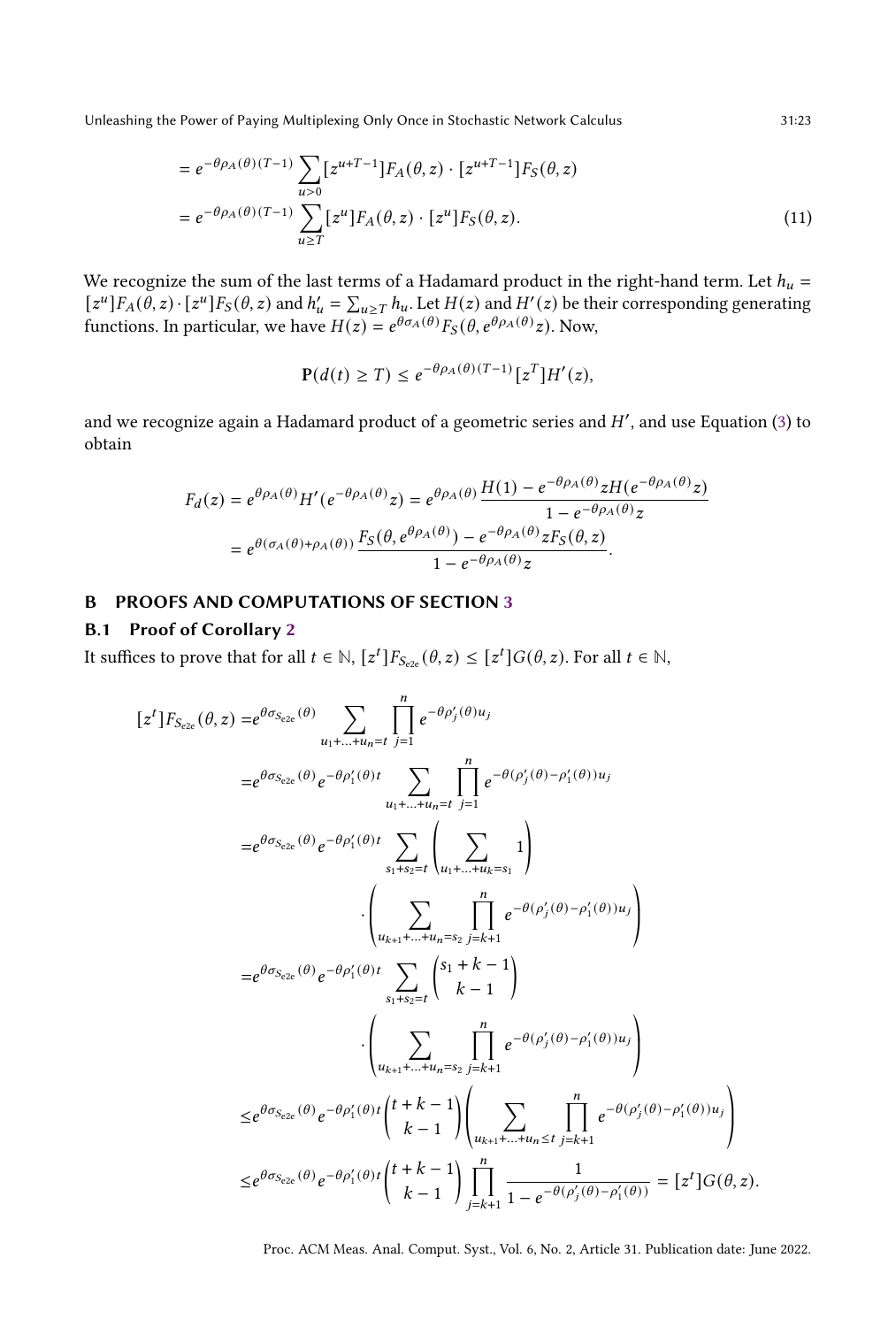# <span id="page-23-0"></span>B.2 Proof of Equation [\(8\)](#page-12-4):  $F_{S_{e2e}}(\theta, z)$  has singularities with multiplicities 1 only.

We first use partial fraction decomposition [\[18\]](#page-20-29):

$$
\prod_{j=1}^{n} \frac{1}{1 - r_j z} = \sum_{j=1}^{n} \prod_{k \neq j} \left( \frac{1}{1 - r_j^{-1} r_k} \right) \frac{1}{1 - r_j z}.
$$

and

$$
\frac{r_0^{-1}}{1 - r_0 z} \prod_{j=1}^n \frac{1}{1 - r_0^{-1} r_j} - \frac{z}{1 - r_0 z} \prod_{j=1}^n \frac{1}{1 - r_j z}
$$
\n
$$
= \frac{r_0^{-1}}{1 - r_0 z} \prod_{j=1}^n \frac{1}{1 - r_0^{-1} r_j} - z \Big[ \sum_{j=0}^n \Big( \prod_{k \ge 0, k \ne j} \frac{1}{1 - r_j^{-1} r_k} \Big) \frac{1}{1 - r_j z} \Big]
$$
\n
$$
= r_0^{-1} \prod_{j=1}^n \frac{1}{1 - r_0^{-1} r_j} - \sum_{j=1}^n \frac{z}{1 - r_0 r_j^{-1}} \Big( \prod_{k \ge 1, k \ne j} \frac{1}{1 - r_j^{-1} r_k} \Big) \frac{1}{1 - r_j z}.
$$

In the bounding generating function of the delay, by identifying  $r_0$  as  $e^{-\theta \rho_{A_1}(\theta)}$  and for all  $j > 0$ ,  $r_i$  as  $e^{-\theta \rho'_j(\theta)}$ , we obtain (for ease of presentation, we drop the dependence of the  $\sigma$ 's and  $\rho$ 's in  $\theta$ )

$$
F_d(\theta, z) = e^{\theta \sigma_{A_1}} \frac{e^{\theta \rho_{A_1}} F_{S_{e2e}}(\theta, e^{\theta \rho_{A_1}}) - z F_{S_{e2e}}(\theta, z)}{1 - e^{-\theta \rho_{A_1}} z}
$$
  
= 
$$
\frac{e^{\theta(\sigma_{A_1} + \sigma_{S_{e2e}} + \rho_{A_1})}}{\prod_{j=1}^{n} (1 - e^{\theta(\rho_{A_1} - \rho'_j)})} \frac{1}{1 - e^{-\theta \rho_{A_1}} z} - \frac{e^{\theta(\sigma_{A_1} + \sigma_{S_{e2e}})} z}{1 - e^{-\theta \rho_{A_1}} z} \prod_{j=1}^{n} \frac{1}{1 - e^{-\theta \rho'_j} z}
$$
  
= 
$$
\frac{e^{\theta(\sigma_{A_1} + \sigma_{S_{e2e}} + \rho_{A_1})}}{\prod_{j=1}^{n} (1 - e^{\theta(\rho_{A_1} - \rho'_j)})} + \sum_{j=1}^{n} \frac{e^{\theta(\sigma_{A_1} + \sigma_{S_{e2e}})} z}{e^{\theta(\rho'_j - \rho_{A_1})} - 1} \left( \prod_{k \neq j} \frac{1}{1 - e^{\theta(\rho'_j - \rho'_k)}} \right) \frac{1}{1 - e^{-\theta \rho'_j} z}.
$$

This is of the form  $f(z) = a + \sum_{j=1}^{n} \frac{b_j z}{1 - r_j}$  $\frac{b_j z}{1-r_j z}$ , and the coefficients of f are  $[z^0]f(z) = f(0) = a$  and for all  $T > 0$ ,

<span id="page-23-2"></span>
$$
[zT]f(z) = \sum_{j=1}^{n} [zT] \frac{b_j z}{1 - r_j z} = \sum_{j=1}^{n} [zT-1] \frac{b_j}{1 - r_j z} = \sum_{j=1}^{n} b_j r_j^{T-1}.
$$
 (12)

As a consequence, for all  $T > 0$ ,

$$
\begin{split} \big[z^T\big]F_d(\theta,z) & = \sum_{j=1}^n \frac{e^{\theta(\sigma_{A_1}+\sigma_{S_{e2e}})}}{e^{\theta(\rho'_j-\rho_{A_1})}-1}\bigg(\prod_{k\neq j}\frac{1}{1-e^{\theta(\rho'_j-\rho'_k)}}\bigg)e^{-\theta\rho'_j(T-1)}\\ & = \sum_{j=1}^n \frac{e^{\theta(\sigma_{A_1}+\sigma_{S_{e2e}}+\rho_{A_1})}}{1-e^{\theta(\rho_{A_1}-\rho'_j)}}\bigg(\prod_{k\neq j}\frac{1}{1-e^{\theta(\rho'_j-\rho'_k)}}\bigg)e^{-\theta\rho'_jT}. \end{split}
$$

# <span id="page-23-1"></span>B.3 Proof of Equation [\(9\)](#page-12-1):  $F_{S_{e2e}}(\theta, z)$  has exactly one singularity

In this subsection, we assume that all  $\rho'_i(\theta), j \in \{1, \ldots, n\}$  are equal.

We also use partial fractional decomposition:

$$
\frac{1}{(1-r_0z)(1-r_1z)^n}=\frac{1}{(1-r_0z)(1-r_0^{-1}r_1)^n}-\frac{r_0^{-1}r_1}{(1-r_0^{-1}r_1)^{n+1}}\left[\sum_{i=1}^n\left(\frac{1-r_0^{-1}r_1}{1-r_1z}\right)^i\right],
$$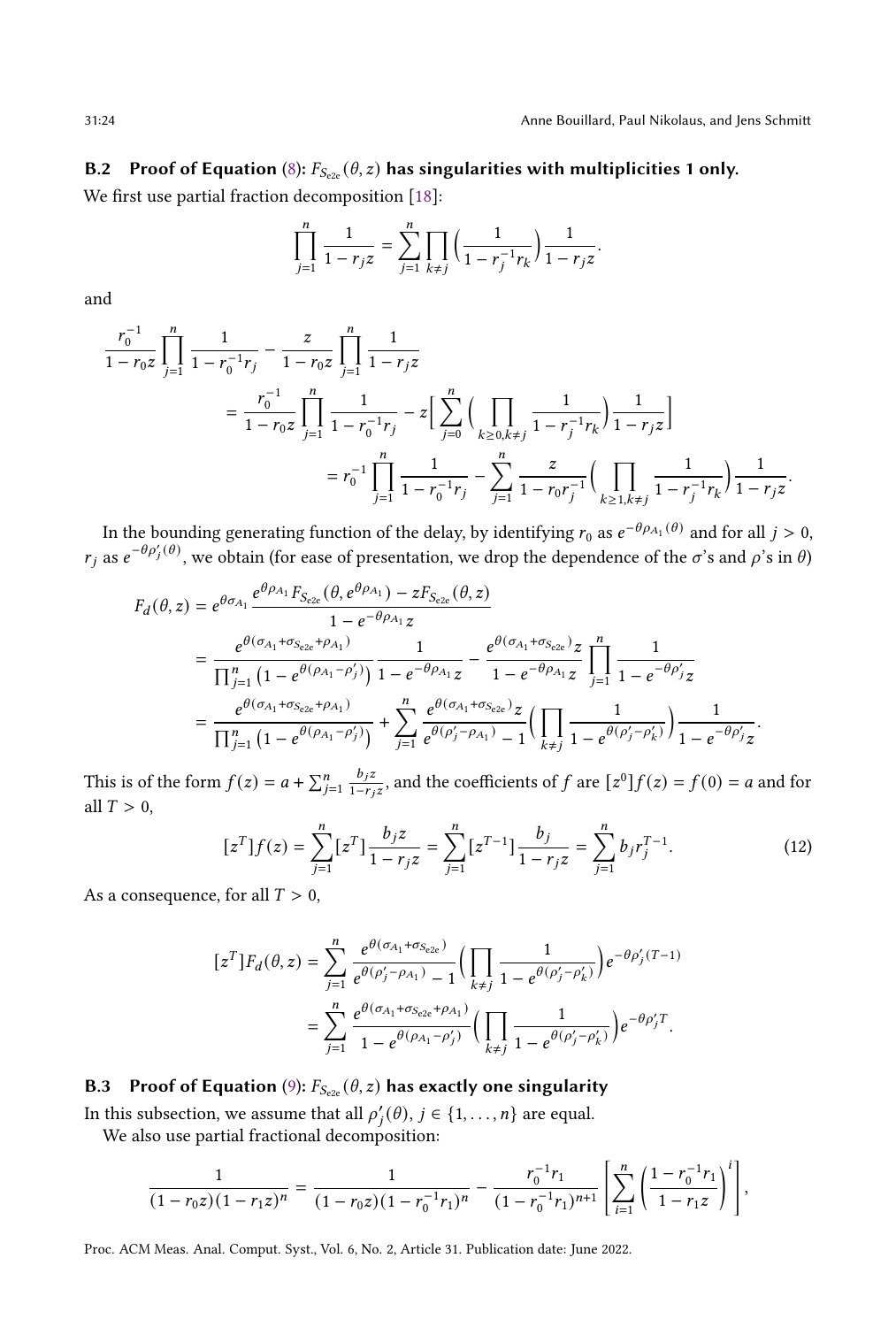$$
\begin{split} \frac{r_0^{-1}}{(1-r_0z)(1-r_0^{-1}r_1)^n} - \frac{z}{(1-r_0z)(1-r_1z)^n} &= \\ \frac{r_0^{-1}}{(1-r_0^{-1}r_1)^n} + \frac{r_0^{-1}r_1z}{(1-r_0^{-1}r_1)^{n+1}} \left[ \sum_{i=1}^n \left( \frac{1-r_0^{-1}r_1}{1-r_1z} \right)^i \right], \end{split}
$$

The bounding generating function of the delay can be obtained by replacing  $r_0$  by  $e^{-\theta \rho_{A_1}}$  and  $r_1$ by  $e^{-\theta \rho'_1}$ :

$$
F_d(\theta, z) = e^{\theta(\sigma_{A_1} + \sigma_{S_{e2e}})} \left( \frac{e^{\theta \rho_{A_1}}}{(1 - e^{-\theta(\rho_1' - \rho_{A_1})})^n} + e^{\theta(\rho_{A_1} - \rho_1')} z \left[ \sum_{i=1}^n \frac{1}{(1 - e^{-\theta(\rho_1' - \rho_{A_1})})^{n-i+1}} \frac{1}{(1 - e^{-\theta \rho_1'} z)^i} \right] \right).
$$

If  $f(z) = \frac{1}{(1-rz)^m}$ , then its coefficients are  $[z^T]f(z) = {T+m-1 \choose T}r^T$ . Then, following the same computations as in [\(12\)](#page-23-2), one can deduce that for all  $T > 0$ ,

$$
[zT]Fd(\theta, z) = e^{\theta(\sigma_{A_1} + \sigma_{S_{e2e}} + \rho_{A_1} - \rho'_1)} \left[ \sum_{i=1}^{n} \frac{1}{(1 - e^{-\theta(\rho'_1 - \rho_{A_1})})^{n-i+1}} \binom{T + i - 2}{T - 1} e^{-\theta \rho'_1(T - 1)} \right]
$$
  
=  $e^{\theta(\sigma_{A_1} + \sigma_{S_{e2e}} + \rho_{A_1})} \left[ \sum_{i=1}^{n} \frac{1}{(1 - e^{-\theta(\rho'_1 - \rho_{A_1})})^{n-i+1}} \binom{T + i - 2}{T - 1} e^{-\theta \rho'_1 T} \right].$ 

## <span id="page-24-0"></span>C PROOF OF THEOREM [11](#page-17-2)

# C.1 Bounding generating function of the departure process

We have

<sup>1</sup> ⊘ e2e (, ) = sup ≤ <sup>1</sup> (, ) − e2e (, ) = sup ≤ sup ≤ • 1 (1)= 1 (ℓ1 ) •= <sup>1</sup> (, ) − ∑︁ =1 ( , • ) + ∑︁ =2 ( (1) , (ℓ ) • ).

When computing the MGF  $\mathbf{E}[e^{\theta(A_1 \otimes S_{e2e}(s,t))}]$ , one can take advantage of the partial independence of  $A_1$  with the other processes.

For all  $(p_i)$ ,  $(q_j)$  such that for all  $k \in \{1, ..., K\}$ ,  $\sum_{A_i \in G_k} \frac{1}{p_i} + \sum_{S_j \in G_k} \frac{1}{q_i} = 1$ , we have, using Lemma [4](#page-16-3) in the second line,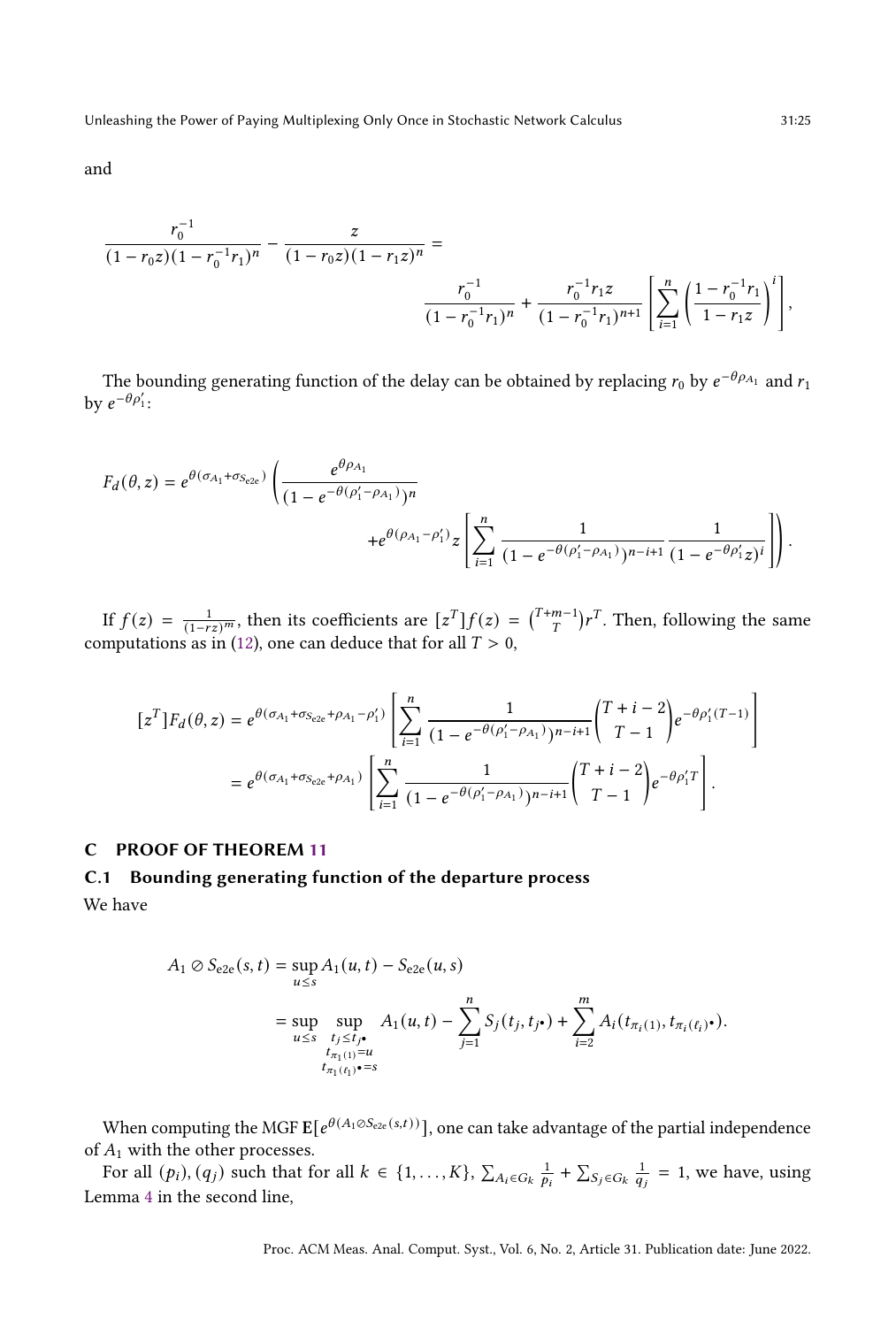.

$$
E[e^{\theta(A_{1}\odot S_{e2e}(s,t))}] \leq \sum_{u\leq s} \sum_{\substack{t_{j}\leq t_{j}\leftarrow t_{\pi_{1}(i_{1})=u\\ t_{\pi_{1}(i_{1})}=u}}}\nE[e^{\theta(A_{1}(u,t)-\sum_{j=1}^{n}S_{j}(t_{j},t_{j}\bullet)+\sum_{i=2}^{m}A_{i}(t_{\pi_{i}(i)},t_{\pi_{i}(i_{i})}\bullet))}]
$$
\n
$$
\leq \sum_{u\leq s} \sum_{\substack{t_{j}\leq t_{j}\leftarrow t_{\pi_{1}(i_{1})=u\\ t_{\pi_{1}(i_{1})}=u}}}\n\begin{array}{c} e^{\theta(\sigma_{A_{1}}(p_{1}\theta)+\rho_{A_{1}}(p_{1}\theta)(t-u))} \left( \prod_{j=1}^{n} e^{-\theta(\sigma_{S_{j}}(q_{j}\theta)-\rho_{S_{j}}(q_{j}\theta)(t_{j}\bullet-t_{j}))} \right. \\ \left. \prod_{i=2}^{m} e^{\theta(\sigma_{A_{i}}(p_{i}\theta)+\rho_{A_{i}}(p_{i}\theta)(t_{\pi_{i}(i_{1})}\bullet-t_{\pi_{i}(i)}))} \right) \right. \\ \left. - \sum_{u\leq s} e^{\theta(\sigma_{A_{1}}(p_{1}\theta)+\rho_{A_{1}}(p_{1}\theta)(t-u))} \cdot \sum_{\substack{t_{j}\leq t_{j}\leftarrow t_{\pi_{1}(i_{1})=s\\ t_{\pi_{1}(i_{1})}=s}}}\n\begin{array}{c} \prod_{i=1}^{m} e^{-\theta(\sigma_{S_{j}}(q_{j}\theta)-\rho_{S_{j}}(q_{j}\theta)(t_{j}\bullet-t_{j}))} \\ \left. \prod_{i=2}^{m} e^{\theta(\sigma_{A_{i}}(p_{i}\theta)+\rho_{A_{i}}(p_{i}\theta)(t_{\pi_{i}(i_{1})}\bullet-t_{\pi_{i}(i)}))} \right) \end{array} \right.
$$

Similar calculations to those in Lemma [1](#page-5-1) lead to

$$
F_{D_{e2e}}(\theta, (p_i), (q_j), z) = \frac{e^{\theta \sigma_{A_1}(p_1 \theta)} F_{S_{e2e}}(\theta, (p_i)_{i \neq 1}, (q_j), e^{\theta \rho_{A_1}(p_1 \theta)})}{1 - e^{\theta \rho_{A_1}(p_1 \theta)} z}
$$

## C.2 Bounding generating function of the delay

From the proof of Lemma [2](#page-6-1) and then Lemma [4,](#page-16-3)

$$
P(d(t) \geq T) \leq \sum_{0 \leq s \leq t-1} E[e^{\theta(A_1(s,t) - S_{e2e}(s,t+T-1))}]
$$
  
\n
$$
\leq \sum_{0 \leq s \leq t-1} \sum_{\substack{t_j \leq t_j, \\ t_{\pi_1(t)} = s}} E[e^{\theta(A_1(s,t) - \sum_{j=1}^n S_j(t_j,t_j \cdot \cdot) + \sum_{i=2}^m A_i(t_{\pi_i(1)},t_{\pi_i(t_i)} \cdot \cdot))}]
$$
  
\n
$$
\leq \sum_{s \leq t-1} \sum_{\substack{t_j \leq t_j, \\ t_{\pi_1(t)} = s}} e^{\theta(\sigma_{A_1}(p_1\theta) + \rho_{A_1}(p_1\theta)(t-s))} \left(\prod_{j=1}^n e^{-\theta(\sigma_{S_j}(q_j\theta) - \rho_{S_j}(q_j\theta)(t_j \cdot - t_j))}\right)
$$
  
\n
$$
\leq \sum_{s \leq t-1} [z^{t-s}]F_{A_1}(\theta, p_1, z) \cdot [z^{t+T-s-1}]F_{S_{e2e}}(\theta, (p_i), (q_j), z).
$$